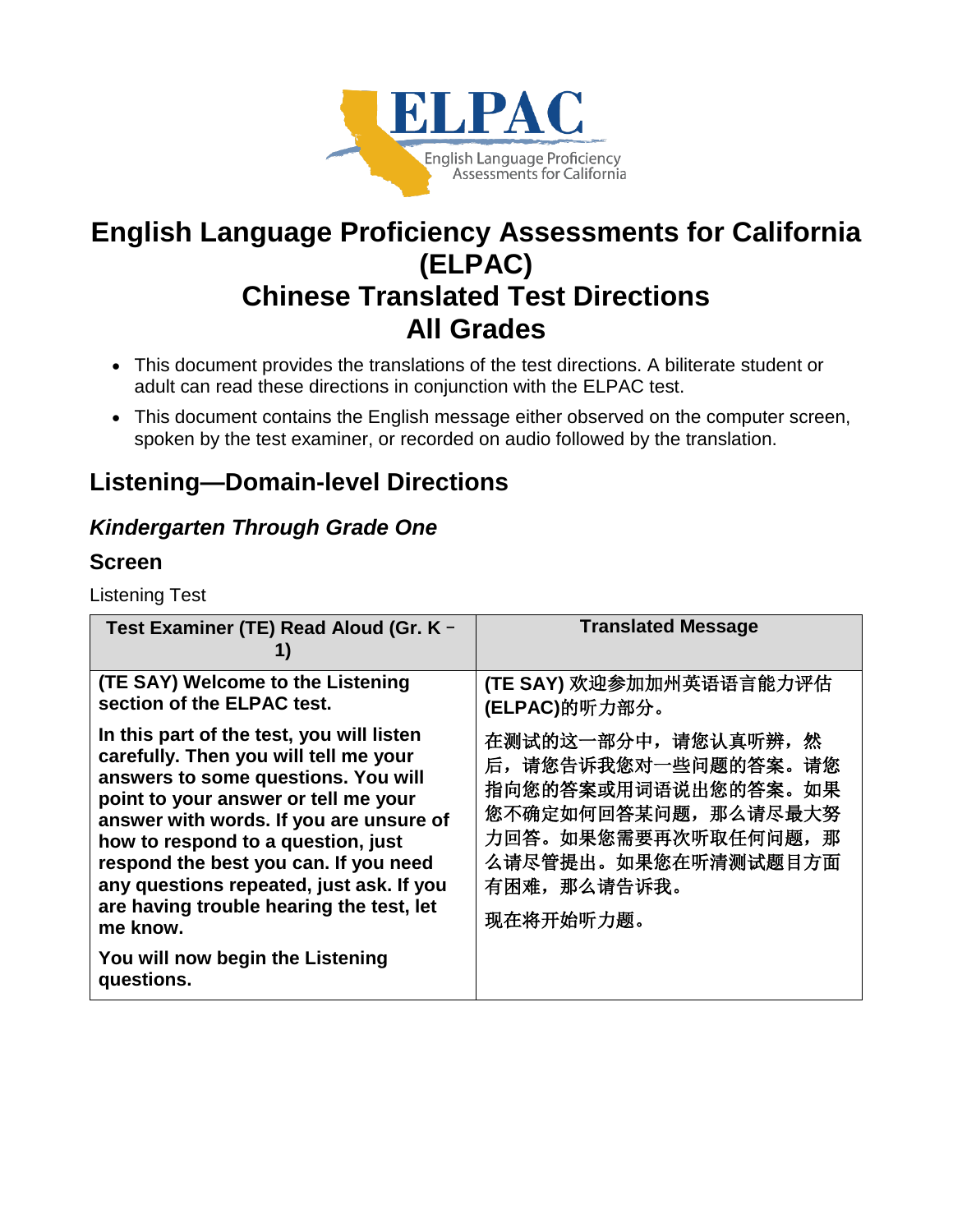

## *Grade Two*

### **Screen**

Welcome to the Listening section of the ELPAC test.

In this part of the test, you will listen carefully. Then you will tell me your answers to some questions. You will point to your answer or tell me your answer with words. If you are unsure of how to respond to a question, just respond the best you can. If you need any questions repeated, just ask. If you are having trouble hearing the test, let me know.

You will now begin the Listening questions.

| Test Examiner (TE) Read Aloud (Gr. 2)                                                                                                                                                                                                                                                                                                                                                                                                       | <b>Translated Message</b>                                                                                                                                                           |
|---------------------------------------------------------------------------------------------------------------------------------------------------------------------------------------------------------------------------------------------------------------------------------------------------------------------------------------------------------------------------------------------------------------------------------------------|-------------------------------------------------------------------------------------------------------------------------------------------------------------------------------------|
| <b>(TE SAY)</b> Welcome to the Listening section<br>of the ELPAC test.                                                                                                                                                                                                                                                                                                                                                                      | (TE SAY) 欢迎参加加州英语语言能力评估<br>(ELPAC)的听力部分。                                                                                                                                            |
| In this part of the test, you will listen<br>carefully. Then you will tell me your answers<br>to some questions. You will point to your<br>answer or tell me your answer with words. If<br>you are unsure of how to respond to a<br>question, just respond the best you can. If<br>you need any questions repeated, just ask.<br>If you are having trouble hearing the test, let<br>me know.<br>You will now begin the Listening questions. | 在测试的这一部分中,请您认真听辨,<br>然<br>后,请您告诉我您对一些问题的答案。<br>请您<br>指向您的答案或用词语说出您的答案。<br>如果<br>您不确定如何回答某问题, 那么请尽最大努<br>力回答。如果您需要再次听取任何问题,<br>那<br>么请尽管提出。如果您在听清测试题目方面<br>有困难, 那么请告诉我。<br>现在将开始听力题。 |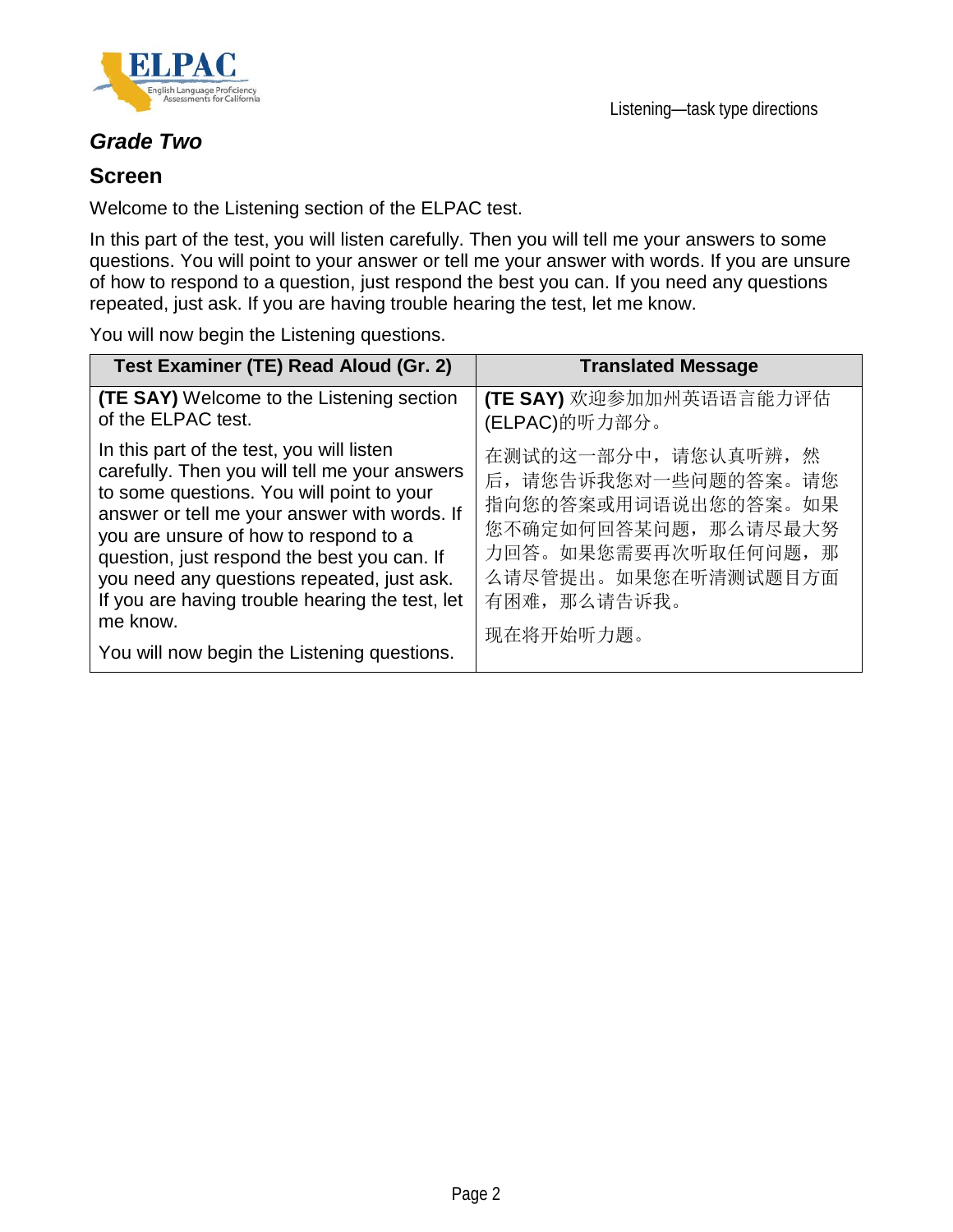

## *Grades Three Through Five*

## **Screen**

Welcome to the Listening section of the ELPAC test.

Make sure your desk is clear of all books, backpacks, cell phones, and electronic devices. These may not be used during the test.

In the Listening section, you will hear conversations, stories, and presentations. Use the  $\bullet$ PLAY button to listen to them. You will hear them only once, so listen carefully.

Each question on the Listening test has a  $\bullet$  PLAY button. You can use the  $\bullet$  PLAY button at any time to hear the questions again. You must answer all the questions that go with each recording before you can go on to the next recording.

As you listen, you may take notes on scratch paper or you may take notes in the notepad section of the test.

When you are ready, select **Next** to begin the Listening questions.

| Recorded Audio (Gr. 3 - 5)                                                                                                                   | <b>Translated Message</b>                                          |
|----------------------------------------------------------------------------------------------------------------------------------------------|--------------------------------------------------------------------|
| (Audio) Welcome to the Listening section of<br>the ELPAC test.                                                                               | (Audio) 欢迎参加加州英语语言能力评估<br>(ELPAC)的听力部分。                            |
| Make sure your desk is clear of all books,<br>backpacks, cell phones, and electronic<br>devices. These may not be used during the<br>test.   | 请确保您的桌子上没有书籍、背包、手机和<br>电子设备。在测试期间不能使用这些物品。<br>在听力部分, 您将听到对话、故事和演讲。 |
| In the Listening section, you will hear<br>conversations, stories, and presentations.                                                        | 使用●"播放"(PLAY)按钮播放这些内容。这<br>些内容只能听一遍, 所以请认真听。                       |
| Use the $\bullet$ PLAY button to listen to them.<br>You will hear them only once, so listen<br>carefully.                                    | 听力测试中的每个问题都有一个●"播<br>放"(PLAY)按钮。您可以随时使用●"播                         |
| Each question on the Listening test has a<br><b>O</b> PLAY button. You can use the <b>O</b> PLAY<br>button at any time to hear the questions | 放"(PLAY)按钮, 以再次听取问题。您必须回<br>答每个录音的所有问题, 然后才能继续下一<br>个录音。           |
| again. You must answer all the questions<br>that go with each recording before you can<br>go on to the next recording.                       | 您可一边听一边在草稿纸上记笔记, 或在测<br>试的记事本版块记笔记。                                |
| As you listen, you may take notes on<br>scratch paper or you may take notes in the<br>notepad section of the test.                           | 您准备好后, 请选择"下一步"(Next)以开<br>始听力题。                                   |
| When you are ready, select <b>Next</b> to begin<br>the Listening questions.                                                                  |                                                                    |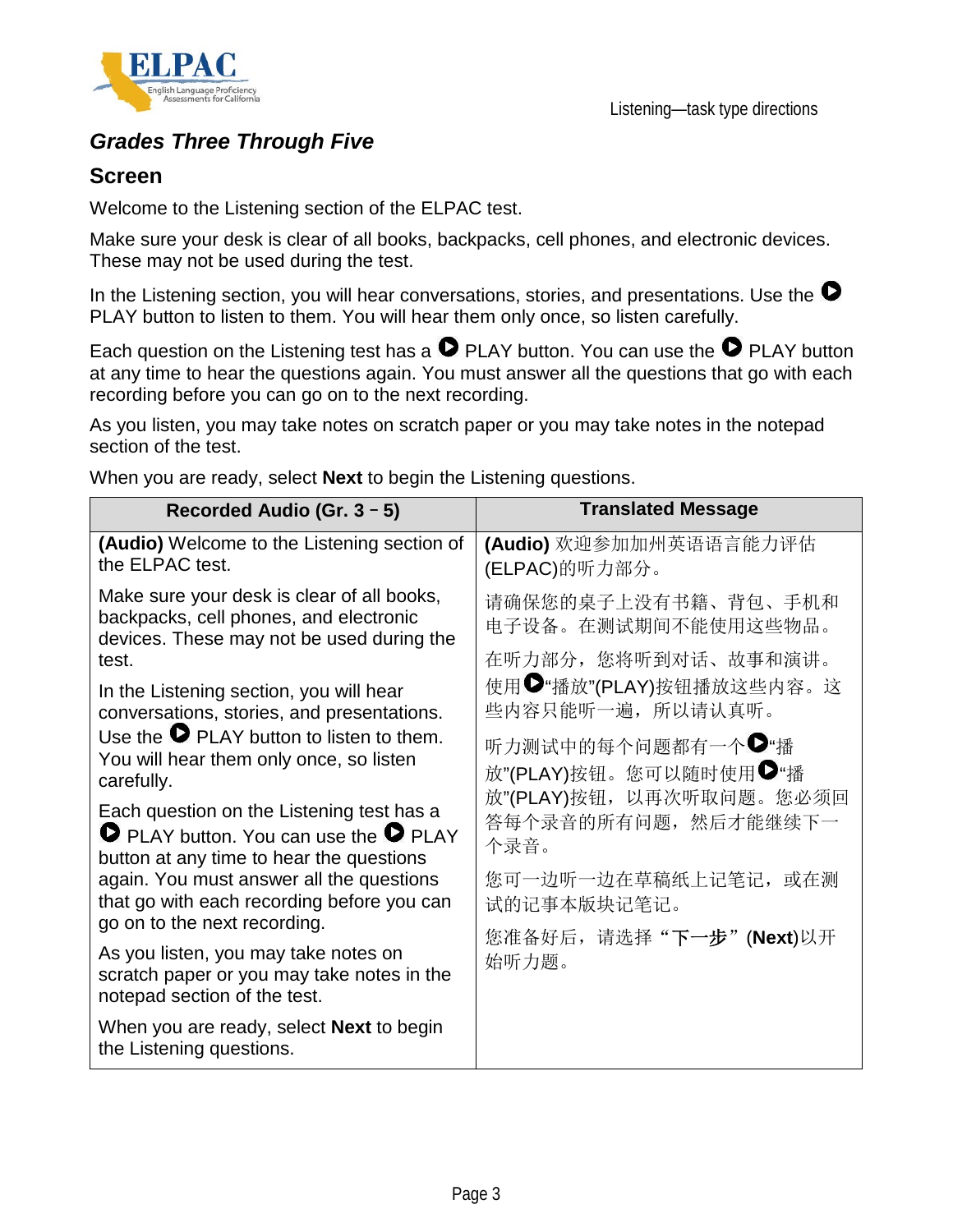

## *Grades Six Through Twelve*

## **Screen**

Welcome to the Listening section of the ELPAC test.

Make sure your desk is clear of all books, backpacks, cell phones, and electronic devices. These may not be used during the test.

In the Listening section, you will hear conversations and presentations. Use the  $\bullet$  PLAY button to listen to them. You will hear them only once, so listen carefully.

Each question on the Listening test has a  $\bullet$  PLAY button. You can use the  $\bullet$  PLAY button at any time to hear the questions again. You must answer all the questions that go with each recording before you can go on to the next recording.

As you listen, you may take notes on scratch paper or you may take notes in the notepad section of the test.

| Recorded Audio (Gr. 6 - 12)                                                                                                                                                                | <b>Translated Message</b>                                         |
|--------------------------------------------------------------------------------------------------------------------------------------------------------------------------------------------|-------------------------------------------------------------------|
| (Audio) Welcome to the Listening section of<br>the ELPAC test.                                                                                                                             | (Audio) 欢迎参加加州英语语言能力评估<br>(ELPAC)的听力部分。                           |
| Make sure your desk is clear of all books,<br>backpacks, cell phones, and electronic<br>devices. These may not be used during the<br>test.                                                 | 请确保您的桌子上没有书籍、背包、手机和<br>电子设备。在测试期间不能使用这些物品。<br>在听力部分,您将听到对话和演讲。请使用 |
| In the Listening section, you will hear<br>conversations and presentations. Use the                                                                                                        | ●"播放"(PLAY)按钮播放这些内容。这些内<br>容只能听一遍, 所以请认真听。                        |
| PLAY button to listen to them. You will<br>hear them only once, so listen carefully.                                                                                                       | 听力测试中的每个问题都有一个●"播<br>放"(PLAY)按钮。您可以随时使用●"播                        |
| Each question on the Listening test has a<br>$\bullet$ PLAY button. You can use the $\bullet$ PLAY<br>button at any time to hear the questions<br>again. You must answer all the questions | 放"(PLAY)按钮, 以再次听取问题。您必须回<br>答每个录音的所有问题, 然后才能继续下一<br>个录音。          |
| that go with each recording before you can<br>go on to the next recording.                                                                                                                 | 您可一边听一边在草稿纸上记笔记, 或在测<br>试的记事本版块记笔记。                               |
| As you listen, you may take notes on<br>scratch paper or you may take notes in the<br>notepad section of the test.                                                                         | 您准备好后, 请选择"下一步"(Next)以开<br>始听力题。                                  |
| When you are ready, select <b>Next</b> to begin<br>the Listening questions.                                                                                                                |                                                                   |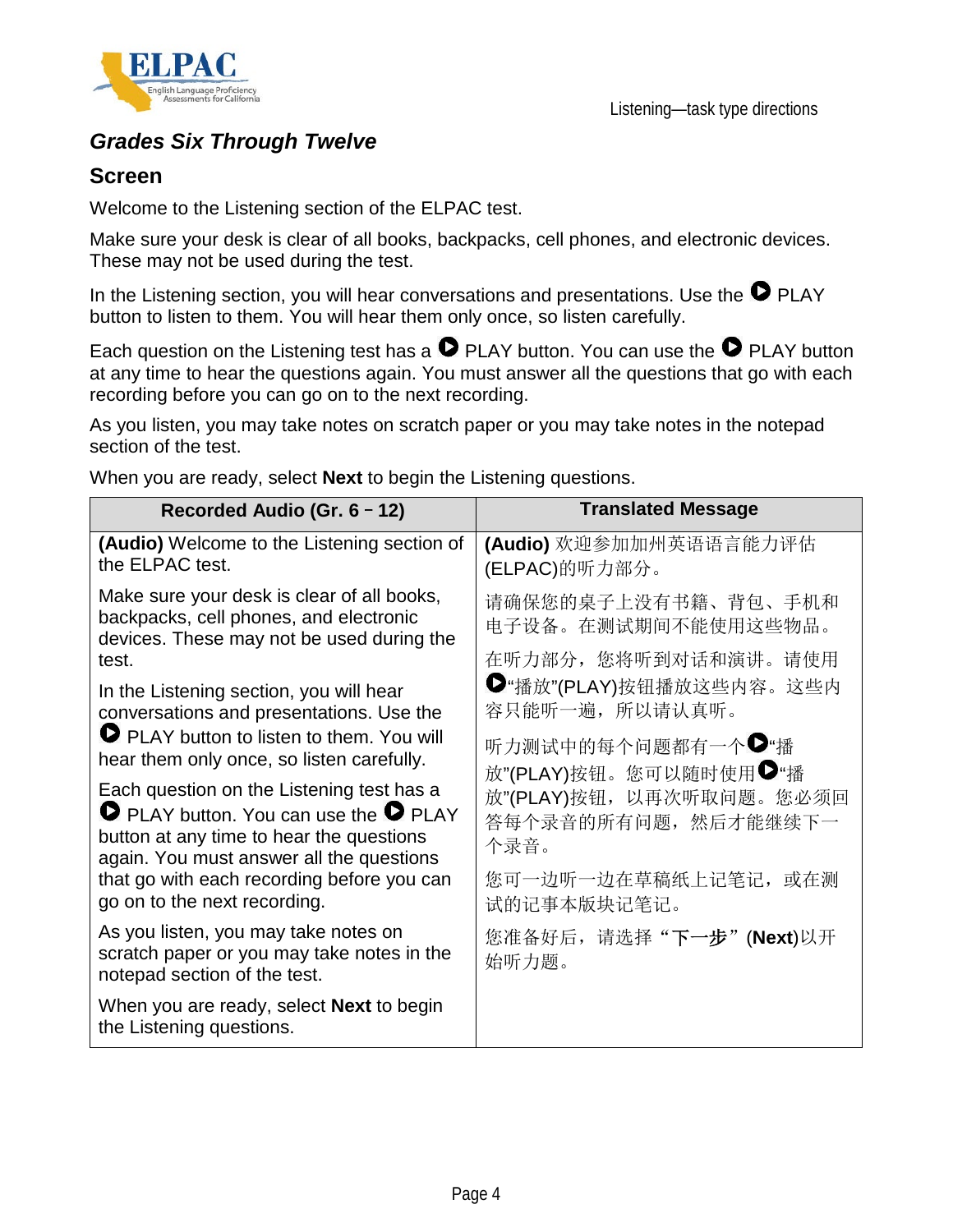

## *Kindergarten Through Grade Two Review Screen*

### **Screen**

#### **Congratulations, you reached the end of the test!**

Thank you for your attention and hard work.

If there are any questions you marked for review, they will be displayed in the box below. Please finish reviewing any questions you want to, then select Submit Test at the bottom of the screen.

| Test Examiner (TE) Read Aloud (Gr. K -<br>2)                                                                    | <b>Translated Message</b>                |
|-----------------------------------------------------------------------------------------------------------------|------------------------------------------|
| (TE SAY) Congratulations, you reached<br>the end of the test!<br>Thank you for your attention and hard<br>work. | (TE SAY) 恭喜您, 现在到了测试的结尾!<br>感谢您投入注意力和精力。 |

## *Grades Three Through Twelve Review Screen*

### **Screen**

#### **Congratulations, you reached the end of the test!**

Thank you for your attention and hard work.

If there are any questions you marked for review, they will be displayed in the box below. Please finish reviewing any questions you want to, then select Submit Test at the bottom of the screen.

| Recorded Audio (Gr. 3 - 12)             | <b>Translated Message</b>                                                                |
|-----------------------------------------|------------------------------------------------------------------------------------------|
| N/A (No recorded audio for this screen) | (Screen text) 恭喜您, 现在到了测试的结<br>尾!                                                        |
|                                         | 感谢您投入注意力和精力。                                                                             |
|                                         | 如果您标记了需要检查的任何问题, 那么它<br>们将显示在下面的框中。请检查完您想检查<br>的任何问题, 然后选择屏幕底部的"提交测<br>试" (Submit Test)。 |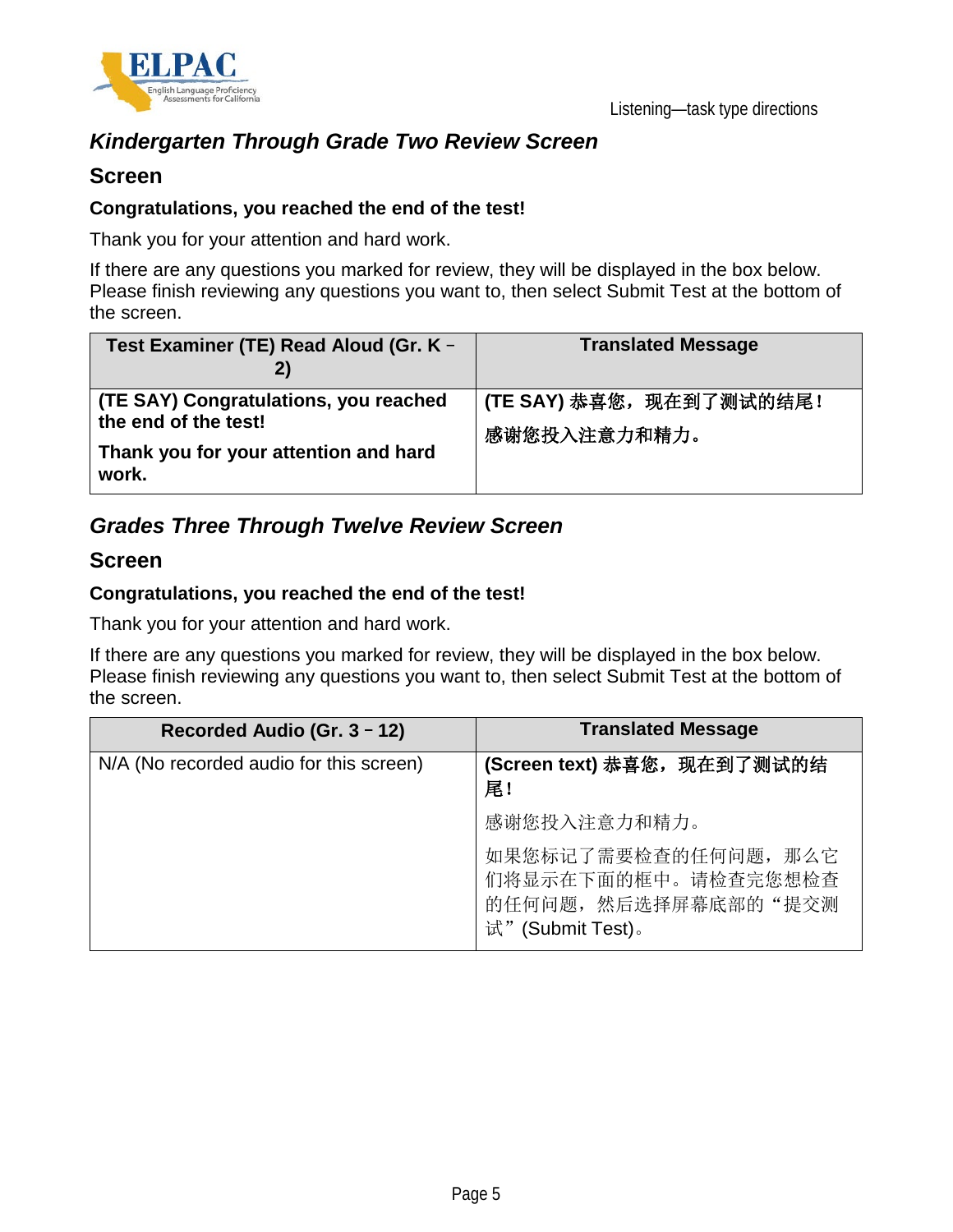

# **Listening—task type directions**

| Task                                      | Grade           | <b>Message</b>                 | <b>Translated</b><br><b>Message</b> |
|-------------------------------------------|-----------------|--------------------------------|-------------------------------------|
| Listen to a Short<br>Exchange             | Grades $K - 12$ | Listen to a<br>conversation.   | 请听一段对话。                             |
| Listen to a<br>Classroom<br>Conversation  | Grades 1-12     | Listen to a<br>conversation.   | 请听一段对话。                             |
| Listen to a Story                         | Grades $K - 5$  | Listen to a story.             | 请听一个故事。                             |
| Listen to an Oral<br>Presentation         | Grades $K - 12$ | Listen to some<br>information. | 请听一些信息。                             |
| Listen to a Speaker<br>Support an Opinion | Grades $6 - 12$ | Listen to a<br>conversation.   | 请听一段对话。                             |

# **Reading—Domain-level Directions**

# *Kindergarten Through Grade One*

## **Screen**

Reading Test

| Test Examiner (TE) Read Aloud (Gr. K -                                                                                                                                                                                                                    | <b>Translated Message</b>                                                                                      |
|-----------------------------------------------------------------------------------------------------------------------------------------------------------------------------------------------------------------------------------------------------------|----------------------------------------------------------------------------------------------------------------|
| (TE SAY) This is the Reading section of<br>the ELPAC test.                                                                                                                                                                                                | (TE SAY) 这是加州英语语言能力评估<br>(ELPAC)的阅读部分。                                                                         |
| In this part of the test, we are going to<br>read together. I will ask you some<br>questions. You will point to your answer<br>or tell me your answer with words. If you<br>are unsure of how to respond to a<br>question, just respond the best you can. | 在测试的这一部分中, 我们将一起阅读。我<br>将向您提出一些问题。请您指向您的答案或<br>用词语告诉我您的答案。如果您不确定如何<br>回答某问题, 那么请尽最大努力回答。<br>如果您需要我重复某问题,那么请尽管提 |
| If you need me to repeat a question, just<br>ask.                                                                                                                                                                                                         | 出。<br>现在将开始阅读题。                                                                                                |
| You will now begin the Reading<br>questions.                                                                                                                                                                                                              |                                                                                                                |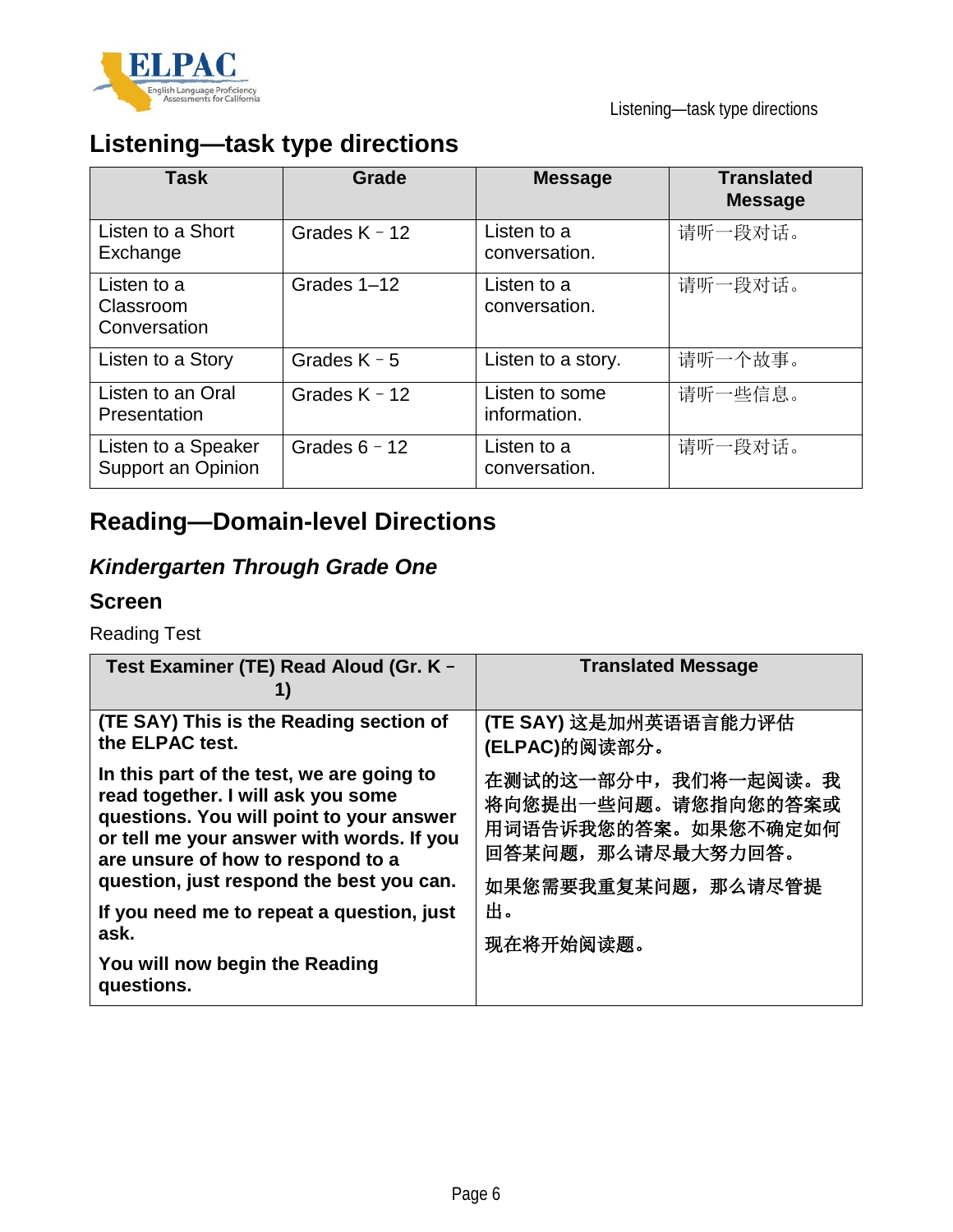

## *Grade Two*

### **Screen**

This is the Reading section of the ELPAC test.

In this part of the test, we are going to read together. I will ask you some questions. You will point to your answer or tell me your answer with words. If you are unsure of how to respond to a question, just respond the best you can. If you need me to repeat a question, just ask.

You will now begin the Reading questions.

| Test Examiner (TE) Read Aloud (Gr. 2)                                                                                                                                                                                                                                                                          | <b>Translated Message</b>                                                                                                    |
|----------------------------------------------------------------------------------------------------------------------------------------------------------------------------------------------------------------------------------------------------------------------------------------------------------------|------------------------------------------------------------------------------------------------------------------------------|
| (TE SAY) This is the Reading section of<br>the ELPAC test.                                                                                                                                                                                                                                                     | (TE SAY) 这一部分是加州英语语言能力评估<br>(ELPAC)的阅读部分。                                                                                    |
| In this part of the test, we are going to<br>read together. I will ask you some<br>questions. You will point to your answer<br>or tell me your answer with words. If you<br>are unsure of how to respond to a<br>question, just respond the best you can.<br>If you need me to repeat a question, just<br>ask. | 在这一部分测试中, 我们将一起阅读。我将<br>向您提出一些问题。请您指向您的答案或用<br>词语告诉我您的答案。如果您不确定如何回<br>答某问题, 那么请尽最大努力回答。如果您<br>需要我重复某问题,那么请尽管提出。<br>现在将开始阅读题。 |
| You will now begin the Reading<br>questions.                                                                                                                                                                                                                                                                   |                                                                                                                              |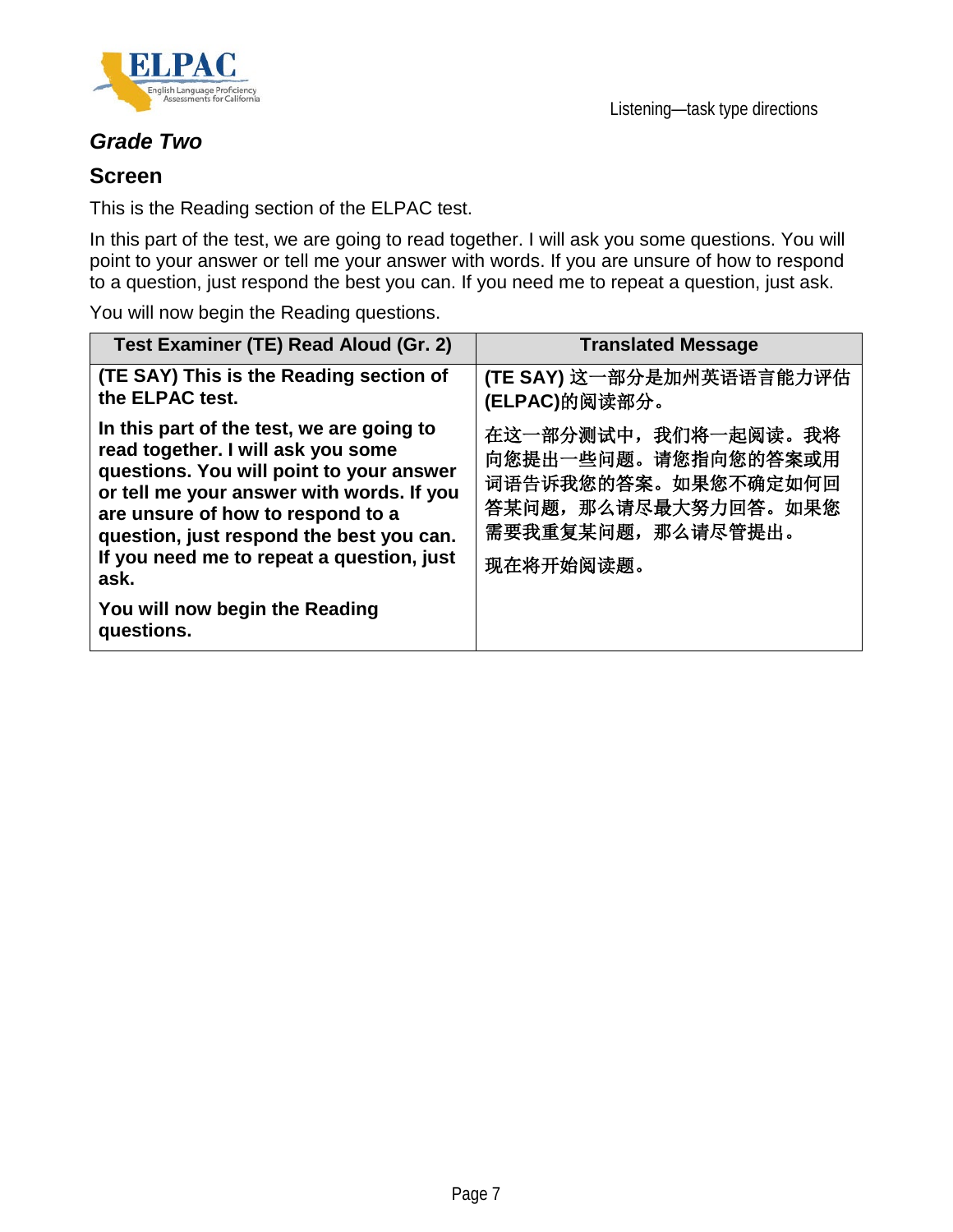



## *Grades Three Through Twelve (Summative ELPAC)*

## **Screen**

Welcome to the Reading section of the ELPAC test.

Make sure your desk is clear of all books, backpacks, cell phones, and electronic devices. These may not be used during the test.

In this part of the test, you will read some passages and answer questions about them. Some passages may be student essays. Student essays may contain errors.

You must answer all the questions that go with each passage before you can go on to the next passage.

If you want any directions read to you during the test, just ask.

When you are ready, select **Next** to begin the Reading questions.

| Recorded Audio (Gr. 3 - 12)                                                                                                       | <b>Translated Message</b>                  |
|-----------------------------------------------------------------------------------------------------------------------------------|--------------------------------------------|
| (Audio) Welcome to the Reading section of<br>the ELPAC test.                                                                      | (Audio)欢迎参加加州英语语言能力评估<br>(ELPAC)的阅读部分。     |
| Make sure your desk is clear of all books,<br>backpacks, cell phones, and electronic<br>devices. These may not be used during the | 请确保您的桌子上没有书籍、背包、手机和<br>电子设备。在测试期间不能使用这些物品。 |
| test.                                                                                                                             | 在测试的这一部分,请您阅读一些片段,然<br>后回答有关它们的问题。有些片段可能是学 |
| In this part of the test, you will read some<br>passages and answer questions about                                               | 生作文。学生作文可能包含错误。                            |
| them. Some passages may be student<br>essays. Student essays may contain errors.                                                  | 您必须回答每个片段的所有问题, 然后才能<br>继续下一个片段。           |
| You must answer all the questions that go<br>with each passage before you can go on to<br>the next passage.                       | 如果您希望我在测试期间向您朗读任何任务<br>说明, 那么请尽管提出。        |
| If you want any directions read to you during<br>the test, just ask.                                                              | 您准备好后, 请选择"下一步"(Next)以开始<br>阅读题。           |
| When you are ready, select <b>Next</b> to begin<br>the Reading questions.                                                         |                                            |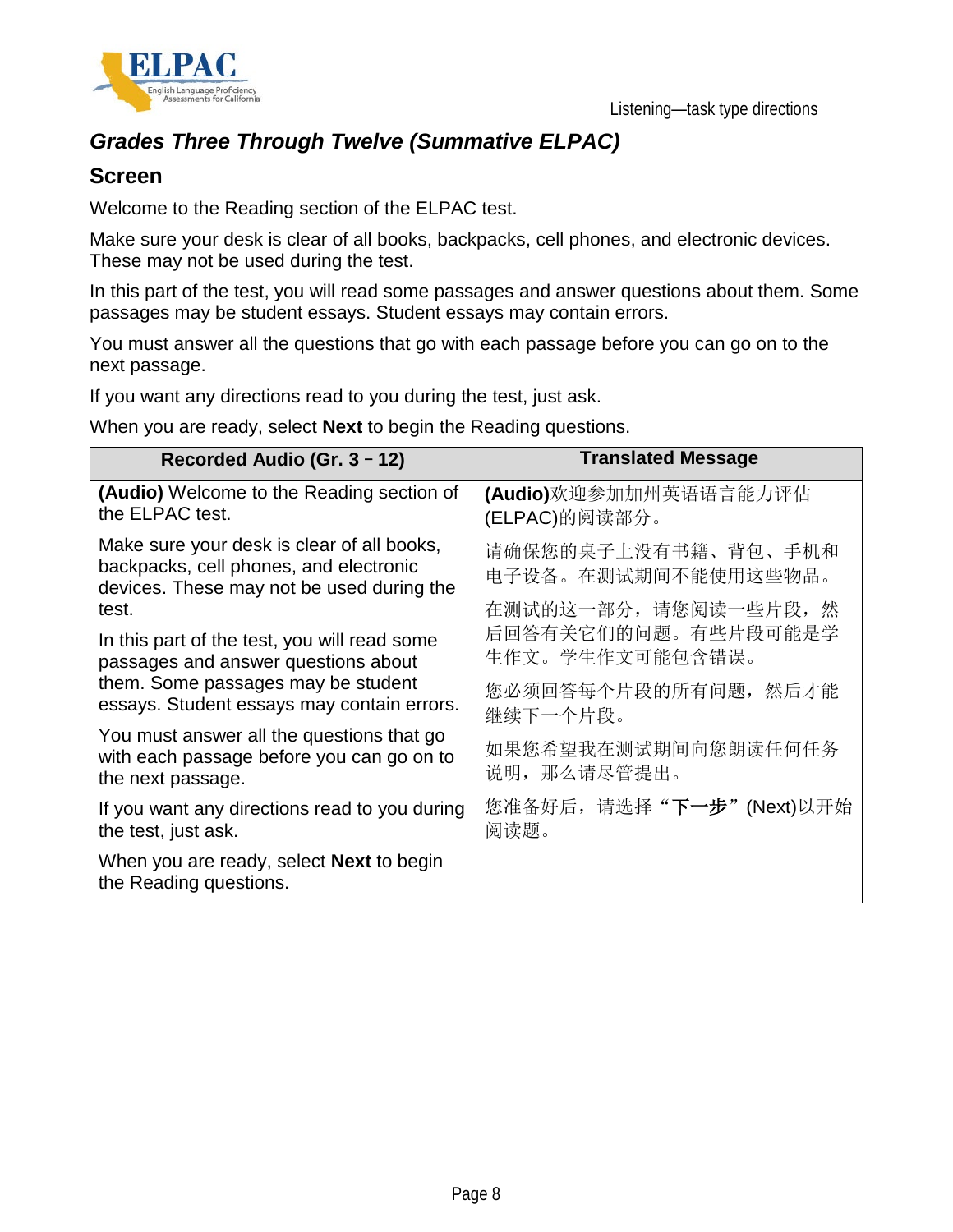



## *Grades Three Through Twelve (Initial ELPAC)*

## **Screen**

Welcome to the Reading section of the ELPAC test.

Make sure your desk is clear of all books, backpacks, cell phones, and electronic devices. These may not be used during the test.

At the beginning of this section of the test, you will see some pictures and you will choose the sentence that matches the picture. After that, you will read some passages and answer questions about them. Some passages may be student essays. Student essays may contain errors.

You must answer all the questions that go with each passage before you can go on to the next passage.

If you want any directions read to you during the test, just ask.

When you are ready, select **Next** to begin the Reading questions.

| Recorded Audio (Gr. 3 - 12)                                                                                                                                                                                                                                                                                     | <b>Translated Message</b>                                                                                                                 |
|-----------------------------------------------------------------------------------------------------------------------------------------------------------------------------------------------------------------------------------------------------------------------------------------------------------------|-------------------------------------------------------------------------------------------------------------------------------------------|
| <b>(Audio)</b> Welcome to the Reading section of<br>the ELPAC test.                                                                                                                                                                                                                                             | (Audio) 欢迎参加加州英语语言能力评估<br>(ELPAC)的阅读部分。                                                                                                   |
| Make sure your desk is clear of all books,<br>backpacks, cell phones, and electronic<br>devices. These may not be used during the                                                                                                                                                                               | 请确保您的桌子上没有书籍、背包、手机和<br>电子设备。在测试期间不能使用这些物品。                                                                                                |
| test.<br>At the beginning of this section of the test,<br>you will see some pictures and you will<br>choose the sentence that matches the<br>picture. After that, you will read some<br>passages and answer questions about<br>them. Some passages may be student<br>essays. Student essays may contain errors. | 在测试的这一部分开始时, 您将看到一些图<br>片, 请您选择与图片匹配的句子。此后, 请<br>您阅读一些片段, 然后回答有关它们的问<br>题。有些片段可能是学生作文。学生作文可<br>能包含错误。<br>您必须回答每个片段的所有问题, 然后才能<br>继续下一个片段。 |
| You must answer all the questions that go<br>with each passage before you can go on to<br>the next passage.                                                                                                                                                                                                     | 如果您希望我在测试期间向您朗读任何任务<br>说明, 那么请尽管提出。                                                                                                       |
| If you want any directions read to you during<br>the test, just ask.                                                                                                                                                                                                                                            | 您准备好后, 请选择"下一步"(Next)以开始<br>阅读题。                                                                                                          |
| When you are ready, select <b>Next</b> to begin<br>the Reading questions.                                                                                                                                                                                                                                       |                                                                                                                                           |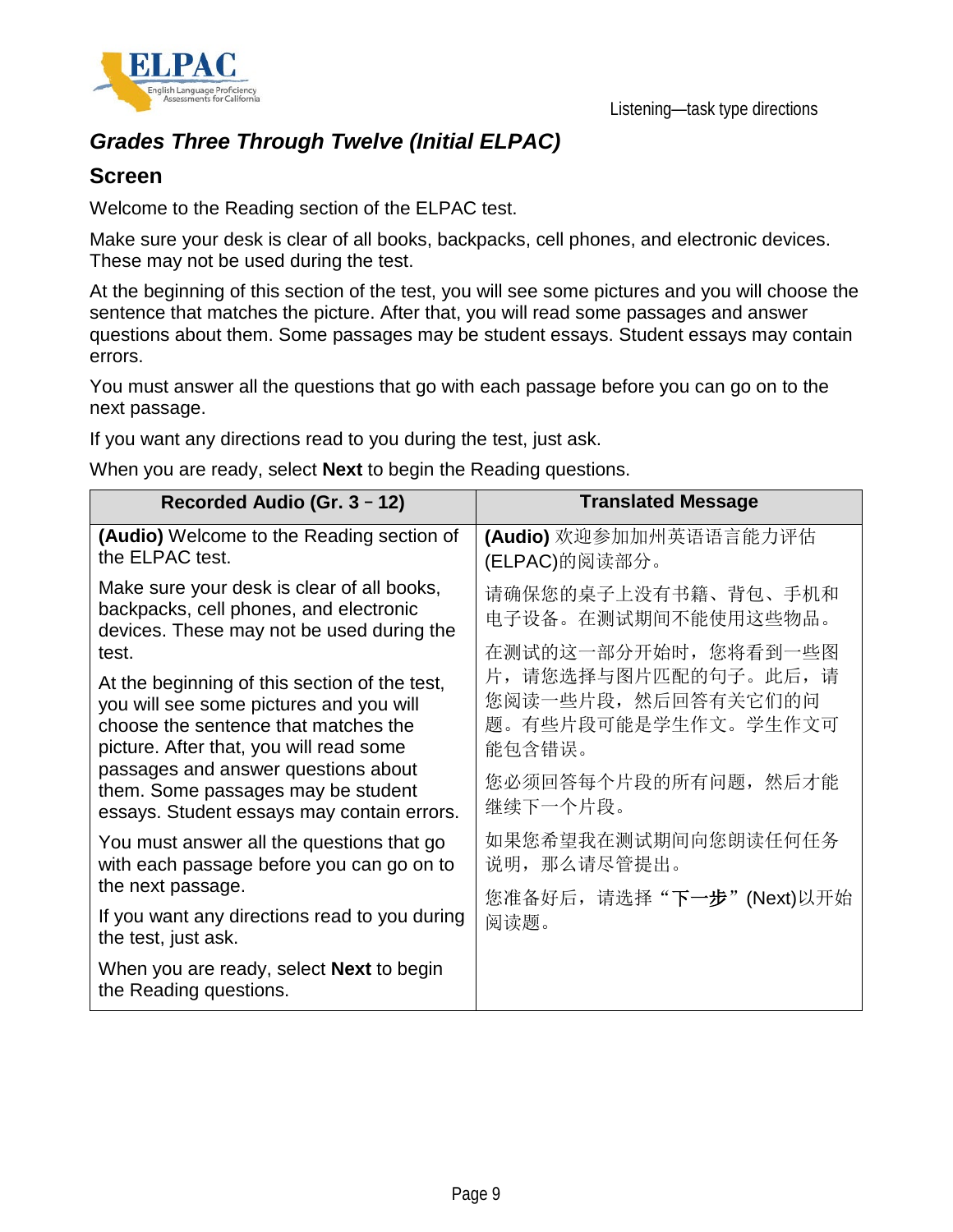

## *Kindergarten Through Grade Two Review Screen*

### **Screen**

#### **Congratulations, you reached the end of the test!**

Thank you for your attention and hard work.

If there are any questions you marked for review, they will be displayed in the box below. Please finish reviewing any questions you want to, then select Submit Test at the bottom of the screen.

| Test Examiner (TE) Read Aloud (Gr. K -                                                                          | <b>Translated Message</b>                |
|-----------------------------------------------------------------------------------------------------------------|------------------------------------------|
| (TE SAY) Congratulations, you reached<br>the end of the test!<br>Thank you for your attention and hard<br>work. | (TE SAY) 恭喜您, 现在到了测试的结尾!<br>感谢您投入注意力和精力。 |

## *Grades Three Through Twelve Review Screen*

### **Screen**

#### **Congratulations, you reached the end of the test!**

Thank you for your attention and hard work.

If there are any questions you marked for review, they will be displayed in the box below. Please finish reviewing any questions you want to, then select Submit Test at the bottom of the screen.

| Recorded Audio (Gr. 3 - 12)             | <b>Translated Message</b>                                                                |
|-----------------------------------------|------------------------------------------------------------------------------------------|
| N/A (No recorded audio for this screen) | (Screen text) 恭喜您, 现在到了测试的结<br>尾!                                                        |
|                                         | 感谢您投入注意力和精力。                                                                             |
|                                         | 如果您标记了需要检查的任何问题, 那么它<br>们将显示在下面的框中。请检查完您想检查<br>的任何问题, 然后选择屏幕底部的"提交测<br>试" (Submit Test)。 |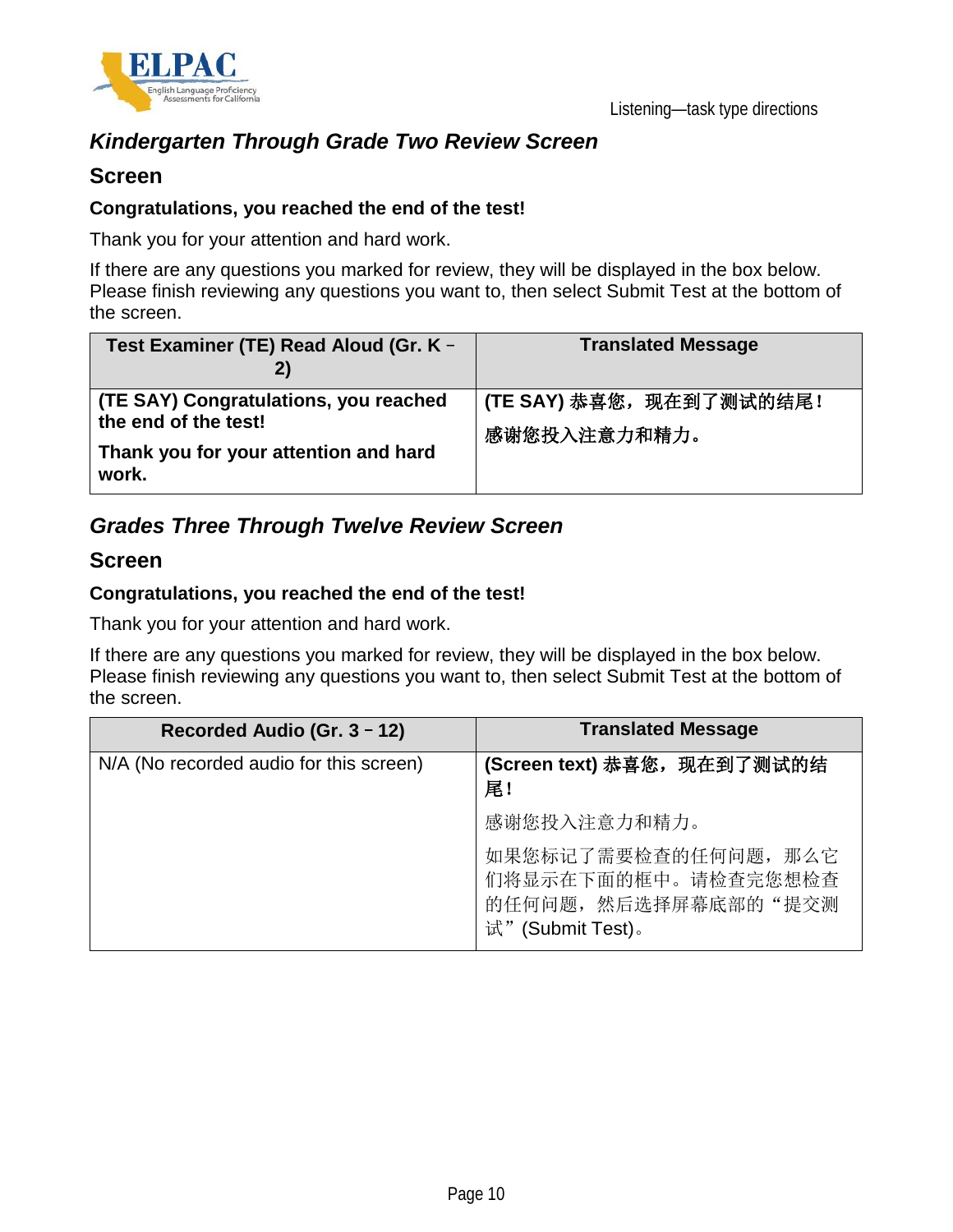

# **Reading—task type directions**

| <b>Task</b>                                 | <b>Grade</b>   | <b>Message</b>                                                                | <b>Translated</b><br><b>Message</b> |
|---------------------------------------------|----------------|-------------------------------------------------------------------------------|-------------------------------------|
| Read-Along Word<br>with Scaffolding         | Kindergarten   | We are going to read<br>together.                                             | 我们将一起阅读。                            |
| <b>Read-Along Story</b><br>with Scaffolding | Grades $K - 1$ | We are going to read<br>together.                                             | 我们将一起阅读。                            |
|                                             |                | [Prompt language                                                              | 【提示语言应保留为<br>英文】                    |
|                                             |                | should remain in<br>English]                                                  | 请指向我们应开始阅                           |
|                                             |                | Point to where we<br>should start reading.                                    | 读的地方。<br>我们将从这里开始阅                  |
|                                             |                | We will start reading<br>here. Put your finger<br>here. Follow along          | 读。请把手指放在这<br>里。请您随着我的朗<br>读移动您的手指。  |
|                                             |                | with your finger as I<br>read.                                                | 【提示语言应保留为<br>英文】                    |
|                                             |                | [Prompt language<br>should remain in<br>English]                              | 现在我给您读个故<br>事。请在我朗读时注               |
|                                             |                | Now I will read the<br>story to you. Listen<br>while I read.                  | 意听。                                 |
| Read-Along<br>Information                   | Grades $K - 1$ | Now we are going to<br>read together. Listen<br>while I read.                 | 现在我们将一起阅<br>读。请在我朗读时注<br>意听。        |
| Read and Choose a<br>Word                   | Grade 1        | Look at the picture.<br>Point to the word<br>that matches the<br>picture.     | 请看图片。请指向与<br>图片匹配的词语。               |
| Read and Choose a<br>Word                   | Grade 2        | Look at the picture.<br>Choose the word<br>that matches the<br>picture.       | 请看图片。请选择与<br>图片匹配的词语。               |
| Read and Choose a<br>Sentence               | Grade 1        | Look at the picture.<br>Point to the sentence<br>that matches the<br>picture. | 请看图片。请指向与<br>图片匹配的句子。               |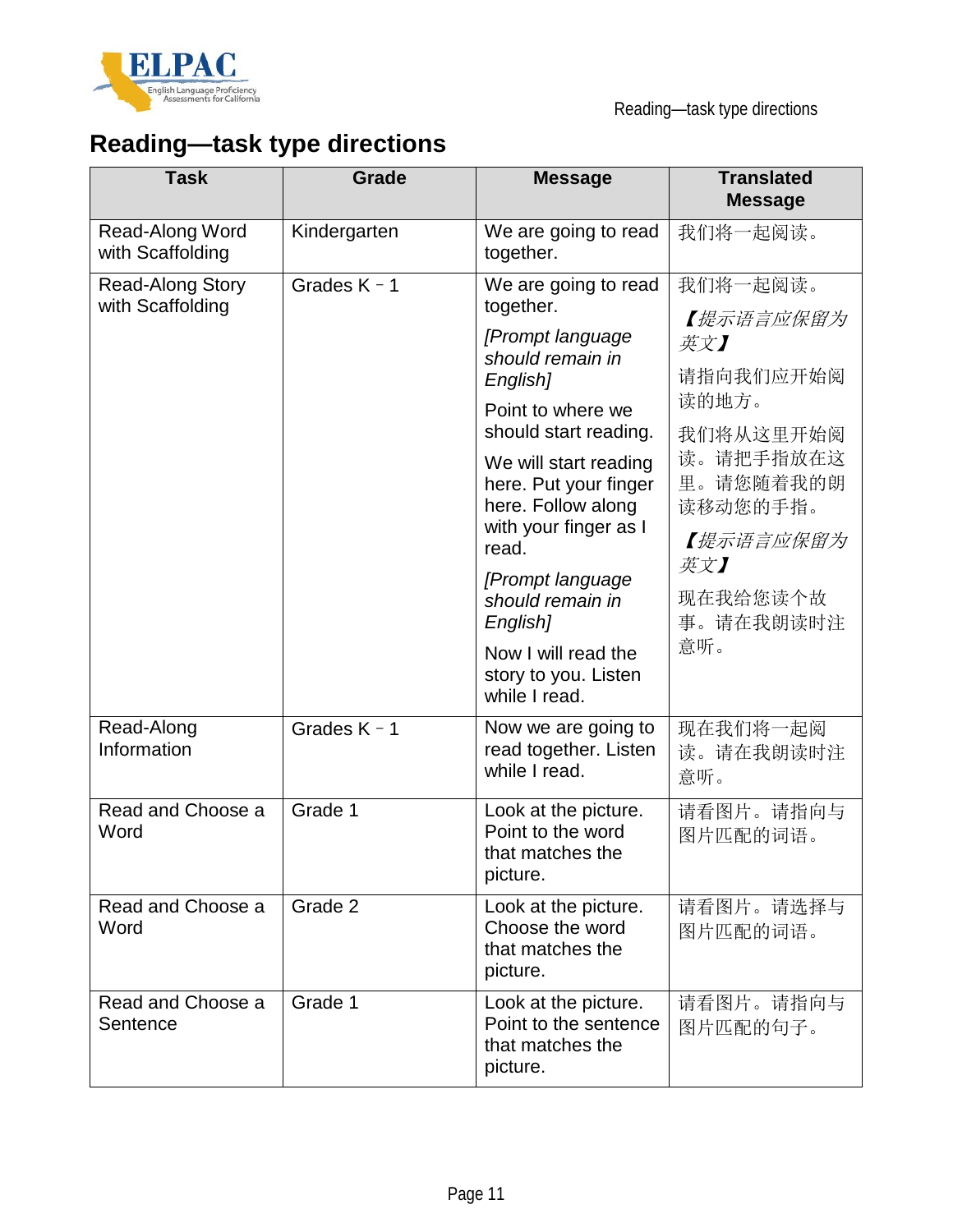

# Reading—task type directions (*continuation one*)

| <b>Task</b>                              | Grade           | <b>Message</b>                                                                                                          | <b>Translated</b><br><b>Message</b>            |
|------------------------------------------|-----------------|-------------------------------------------------------------------------------------------------------------------------|------------------------------------------------|
| Read and Choose a<br>Sentence            | Grades $2 - 12$ | Look at the picture.<br>Choose the<br>sentence that<br>matches the picture.                                             | 请看图片。请选择与<br>图片匹配的句子。                          |
| Read a Short<br>Informational<br>Passage | Grade 1         | Now you are going<br>to read a text on<br>your own. I will ask<br>you some questions<br>about what you have<br>read.    | 现在,请您自己阅读<br>文本。我将向您提出<br>关于您所阅读内容的<br>一些问题。   |
| Read a Short<br>Informational<br>Passage | Grades $2 - 12$ | Read the text, then<br>answer the<br>questions.                                                                         | 请阅读文本, 然后回<br>答问题。                             |
| Read a Student<br>Essay                  | Grades $3 - 12$ | A student has written<br>an essay. The essay<br>may include errors.<br>Read the essay,<br>then answer the<br>questions. | 一名学生写了一篇作<br>文。作文可能包含错<br>误。请阅读文章, 然<br>后回答问题。 |
| Read a Literary<br>Passage               | Grade 1         | Now you are going<br>to read a story on<br>your own. Then you<br>will answer<br>questions about<br>what you have read.  | 现在,请您自己阅读<br>故事。然后,请您回<br>答关于您所阅读内容<br>的一些问题。  |
| Read a Literary<br>Passage               | Grades $2 - 12$ | Read the story, then<br>answer the<br>questions.                                                                        | 请阅读故事,<br>然后回<br>答问题。                          |
| Read an<br>Informational<br>Passage      | Grade 1         | Now you will read a<br>text on your own.<br>Then you will answer<br>some questions<br>about what you have<br>read.      | 现在,请您自己阅读<br>文本。然后,请您回<br>答关于您所阅读内容<br>的一些问题。  |
| Read an<br>Informational<br>Passage      | Grades $2 - 12$ | Read the text, then<br>answer the<br>questions.                                                                         | 请阅读文本, 然后回<br>答问题。                             |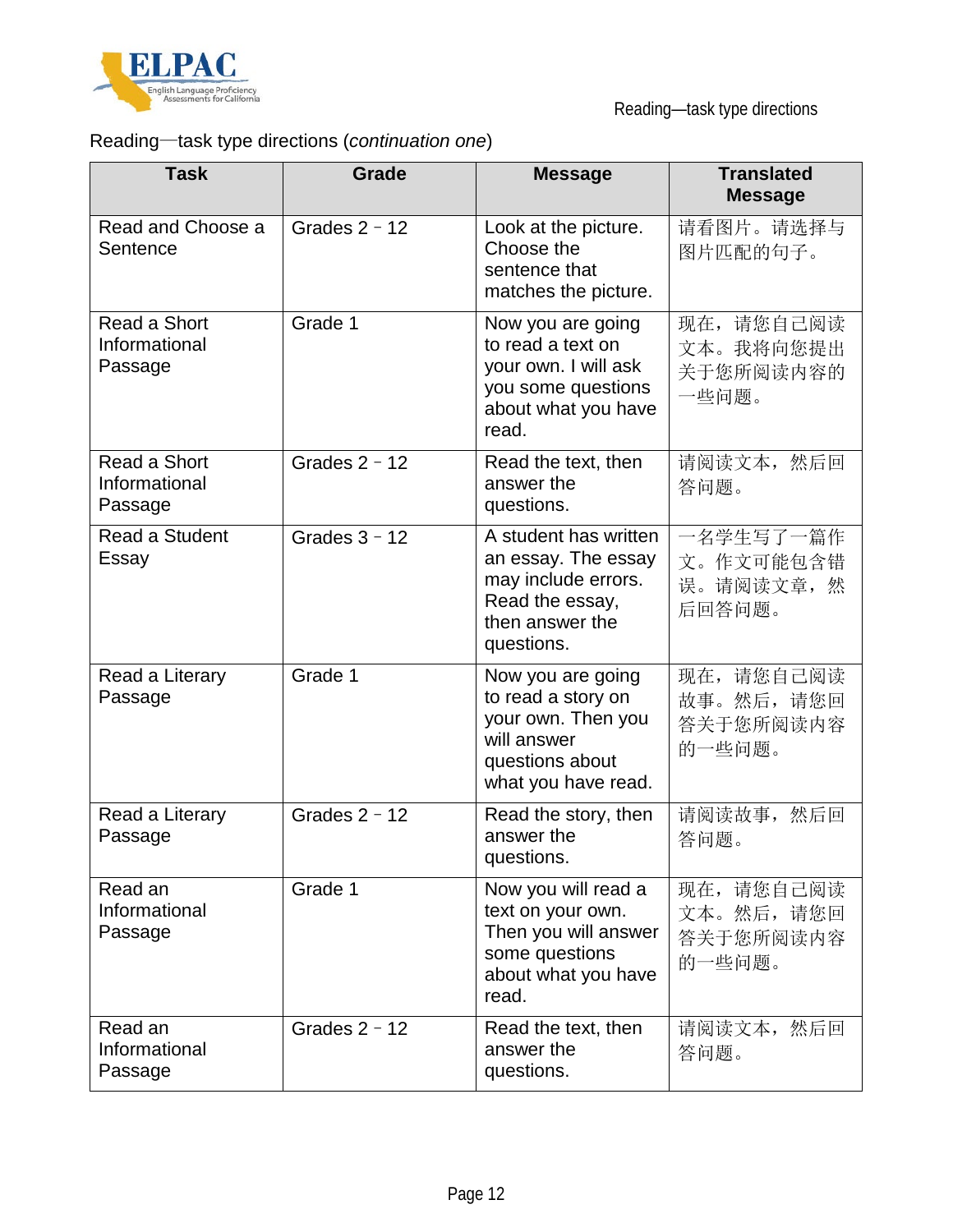

# **Writing—Domain-level Directions**

## *Kindergarten Through Grade Two*

## **Screen**

(No screen—all on paper)

| Test Examiner (TE) Read Aloud (Gr. K -                                                                                                           | <b>Translated Message</b>                                                 |
|--------------------------------------------------------------------------------------------------------------------------------------------------|---------------------------------------------------------------------------|
| (TE SAY) Today, you will take the ELPAC<br>Writing test. If you are unsure of how to<br>respond to a question, just respond the<br>best you can. | (TE SAY) 今天, 您将参加加州英语语言能力<br>评估(ELPAC)写作测试。如果您不确定如何<br>回答某问题, 那么请尽最大努力回答。 |
| In this part of the test, you will write your<br>answers to some questions on paper.                                                             | 在测试的这一部分中, 您将在纸上写下一些<br>问题的答案。                                            |
| If you need any questions repeated, just<br>ask.                                                                                                 | 如果您需要再次听取任何问题, 那么请尽管<br>提出。                                               |
| You will now begin the Writing questions.                                                                                                        | 现在将开始写作题。                                                                 |

## *Grades Three Through Twelve*

### **Screen**

Welcome to the Writing section of the ELPAC test.

Make sure your desk is clear of all books, backpacks, cell phones, and electronic devices. These may not be used during the test.

Each question on the Writing test has a  $\bullet$  PLAY button. You can use the  $\bullet$  PLAY button at any time to hear the questions again.

In this part of the test you will type your responses to questions in the boxes provided.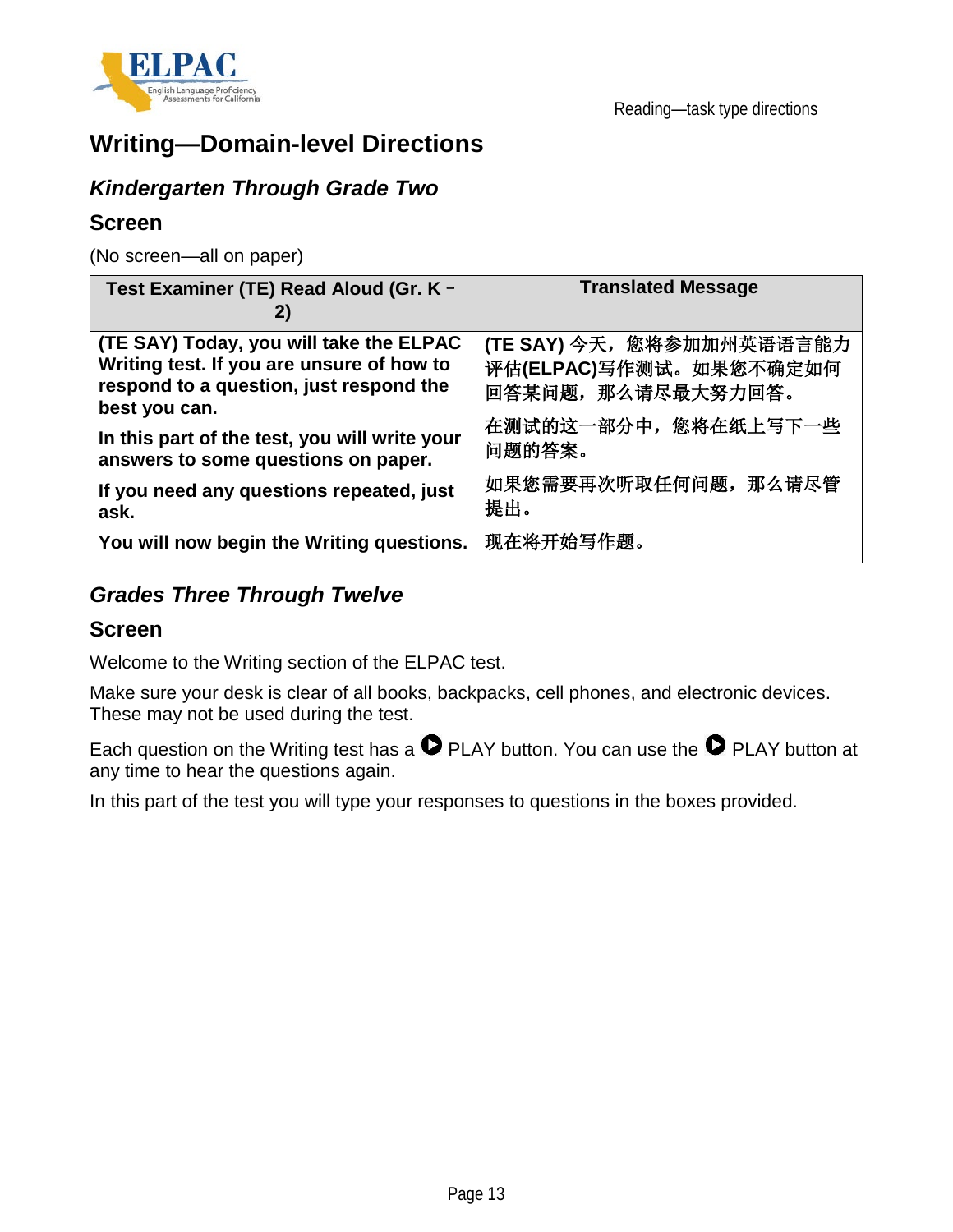

Reading—task type directions

When you are ready, select **Next** to begin the Writing questions. Make sure to answer all questions in English.

| Recorded Audio (Gr. 3 - 12)                                                                                                       | <b>Translated Message</b>                     |  |
|-----------------------------------------------------------------------------------------------------------------------------------|-----------------------------------------------|--|
| (Audio) Welcome to the Writing section of<br>the ELPAC test.                                                                      | (Audio) 欢迎参加加州英语语言能力评估<br>(ELPAC)的写作部分。       |  |
| Make sure your desk is clear of all books,<br>backpacks, cell phones, and electronic<br>devices. These may not be used during the | 请确保您的桌子上没有书籍、背包、手机和<br>电子设备。在测试期间不能使用这些物品。    |  |
| test.                                                                                                                             | 写作测试中的每个问题都有一个●"播                             |  |
| Each question on the Writing test has a $\bullet$<br>PLAY button. You can use the $\bullet$ PLAY                                  | 放"(PLAY)按钮。您可以随时使用●"播<br>放"(PLAY)按钮, 以再次听取问题。 |  |
| button at any time to hear the questions<br>again.                                                                                | 在测试的这一部分,请您在提供的框中输入<br>您对问题的回答。               |  |
| In this part of the test you will type your<br>responses to questions in the boxes<br>provided.                                   | 您准备好后, 请选择"下一步"(Next)以开<br>始写作题。请务必用英语回答所有问题。 |  |
| When you are ready, select <b>Next</b> to begin<br>the Writing questions. Make sure to answer<br>all questions in English.        |                                               |  |

# *Grades Three Through Twelve Review Screen*

### **Screen**

### **Congratulations, you reached the end of the test!**

Thank you for your attention and hard work.

If there are any questions you marked for review, they will be displayed in the box below. Please finish reviewing any questions you want to, then select Submit Test at the bottom of the screen.

| Recorded Audio (Gr. 3 - 12)             | <b>Translated Message</b>                                                                |
|-----------------------------------------|------------------------------------------------------------------------------------------|
| N/A (No recorded audio for this screen) | (Screen text) 恭喜您, 现在到了测试的结<br>尾!                                                        |
|                                         | 感谢您投入注意力和精力。                                                                             |
|                                         | 如果您标记了需要检查的任何问题, 那么它<br>们将显示在下面的框中。请检查完您想检查<br>的任何问题, 然后选择屏幕底部的"提交测<br>试" (Submit Test)。 |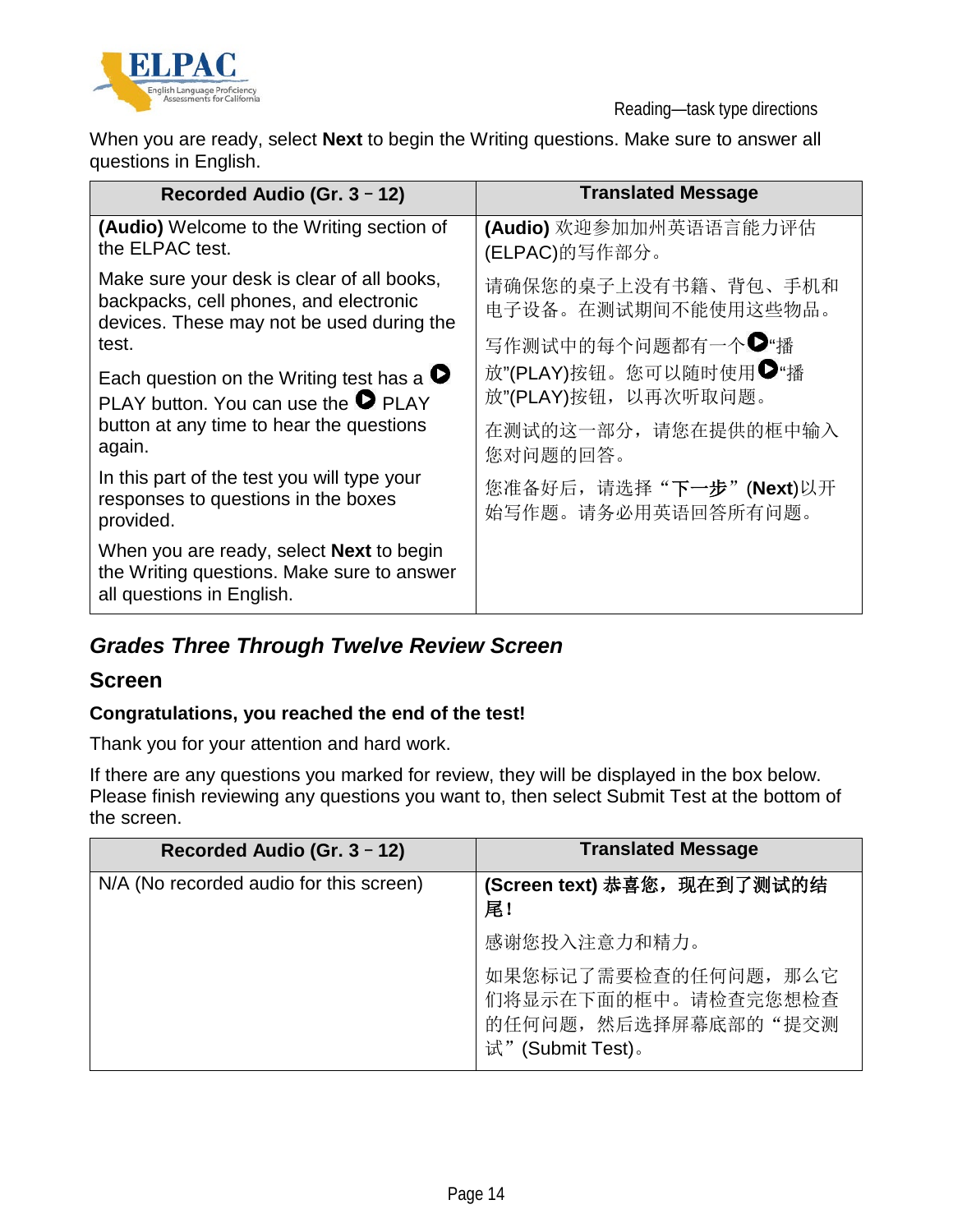

# **Writing—task type directions**

| <b>Task</b>                                       | <b>Grade</b>    | <b>Message</b>                                                                                                                                                                                                                                                                                         | <b>Translated</b><br><b>Message</b>                                                           |
|---------------------------------------------------|-----------------|--------------------------------------------------------------------------------------------------------------------------------------------------------------------------------------------------------------------------------------------------------------------------------------------------------|-----------------------------------------------------------------------------------------------|
| Label a Picture -<br>Word, with<br>Scaffolding    | Grades $K - 1$  | Now we are going to<br>write some letters<br>and words together.                                                                                                                                                                                                                                       | 现在, 我们将一起写<br>一些字母和词语。                                                                        |
| Write a Story<br>Together with<br>Scaffolding     | Grades $K - 2$  | We are going to<br>write a story<br>together.                                                                                                                                                                                                                                                          | 我们将一起写故事。                                                                                     |
| Write an<br><b>Informational Text</b><br>Together | Grades $1 - 2$  | Now I am going to<br>tell you some<br>information. Listen<br>carefully. Then we<br>will write about what<br>we have learned.                                                                                                                                                                           | 现在我将告诉您一些<br>信息。请认真听。然<br>后, 我们将写下我们<br>了解到的内容。                                               |
| Describe a Picture                                | Grade 1         | In this part of the<br>test, you will write a<br>sentence on your<br>own.                                                                                                                                                                                                                              | 在测试的这一部分<br>中,请您自己写句<br>子。                                                                    |
| Describe a Picture                                | Grade 2         | Write about what is<br>happening in the<br>picture.                                                                                                                                                                                                                                                    | 写出图片中发生的事<br>情。                                                                               |
| Describe a Picture                                | Grades $3 - 12$ | Imagine that you and<br>a partner are going<br>to describe a picture.<br>Your partner has<br>started writing a<br>paragraph about the<br>picture. The<br>paragraph may<br>contain errors. Read<br>your partner's<br>paragraph and then<br>follow the directions<br>for answering the<br>two questions. | 假设您和伙伴要描述<br>一幅图片。您的伙伴<br>已开始写关于图片的<br>段落。这个段落可能<br>包含错误。请阅读您<br>伙伴的段落, 然后按<br>照说明回答两个问<br>题。 |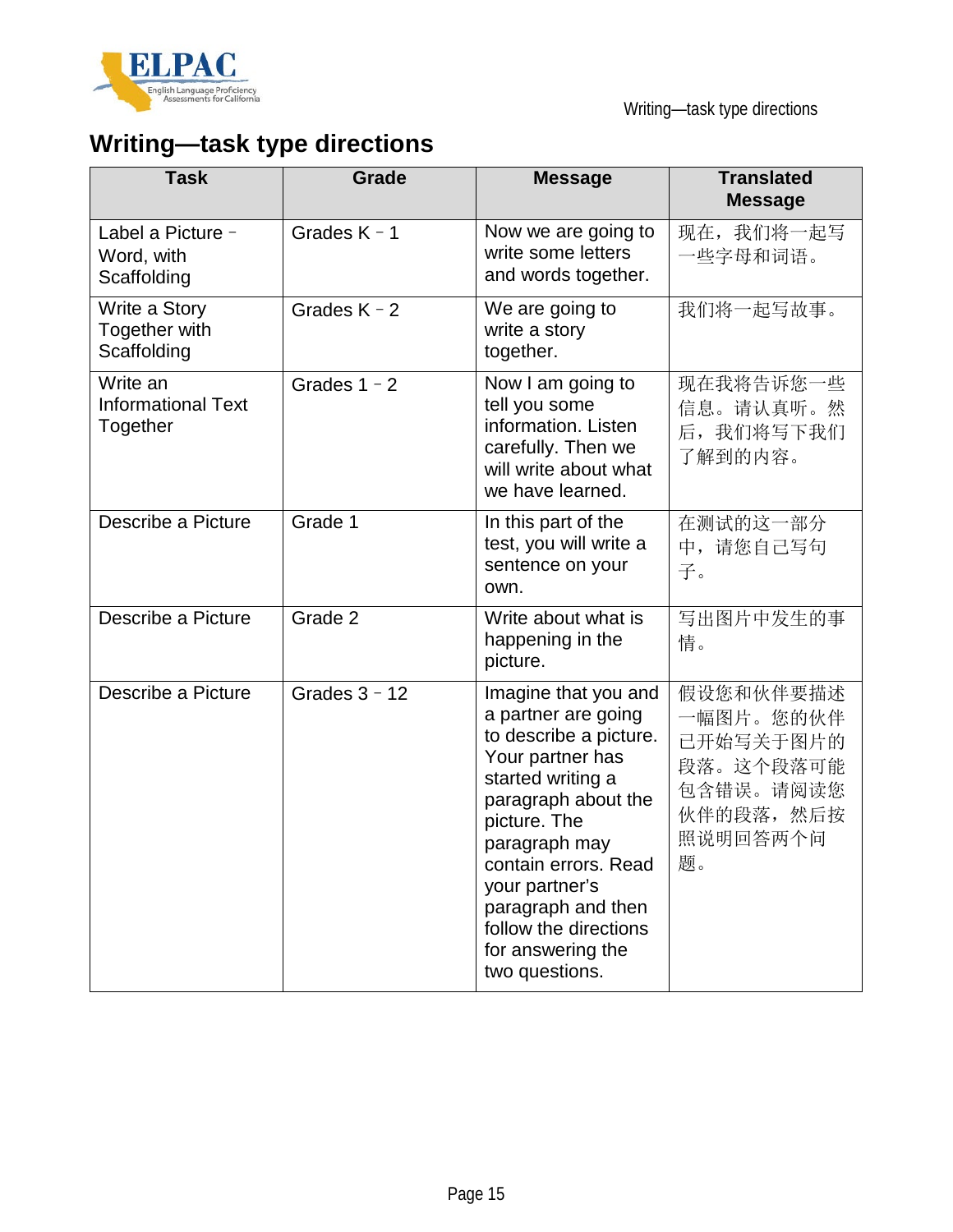

# Writing—task type directions (*continuation one*)

| <b>Task</b>                  | Grade   | <b>Message</b>                                                                                                                                                                                                                                                                      | <b>Translated</b><br><b>Message</b>                                                                                             |
|------------------------------|---------|-------------------------------------------------------------------------------------------------------------------------------------------------------------------------------------------------------------------------------------------------------------------------------------|---------------------------------------------------------------------------------------------------------------------------------|
| Write About an<br>Experience | Grade 1 | You are going to<br>write in English<br>about something that<br>happened to you.<br>[Prompt should<br>remain in English]<br>You should write<br>at least one<br>complete<br>sentence.<br>Use descriptions,<br>٠<br>details, and<br>examples to<br>make your writing<br>interesting. | 请您用英语写下发生<br>在您身上的事情。<br>【提示应保留为英<br>$\chi$ )<br>您应写出至少一<br>$\bullet$<br>个完整的句子。<br>请使用描述、细<br>$\bullet$<br>节和示例, 以写<br>出有趣的内容。 |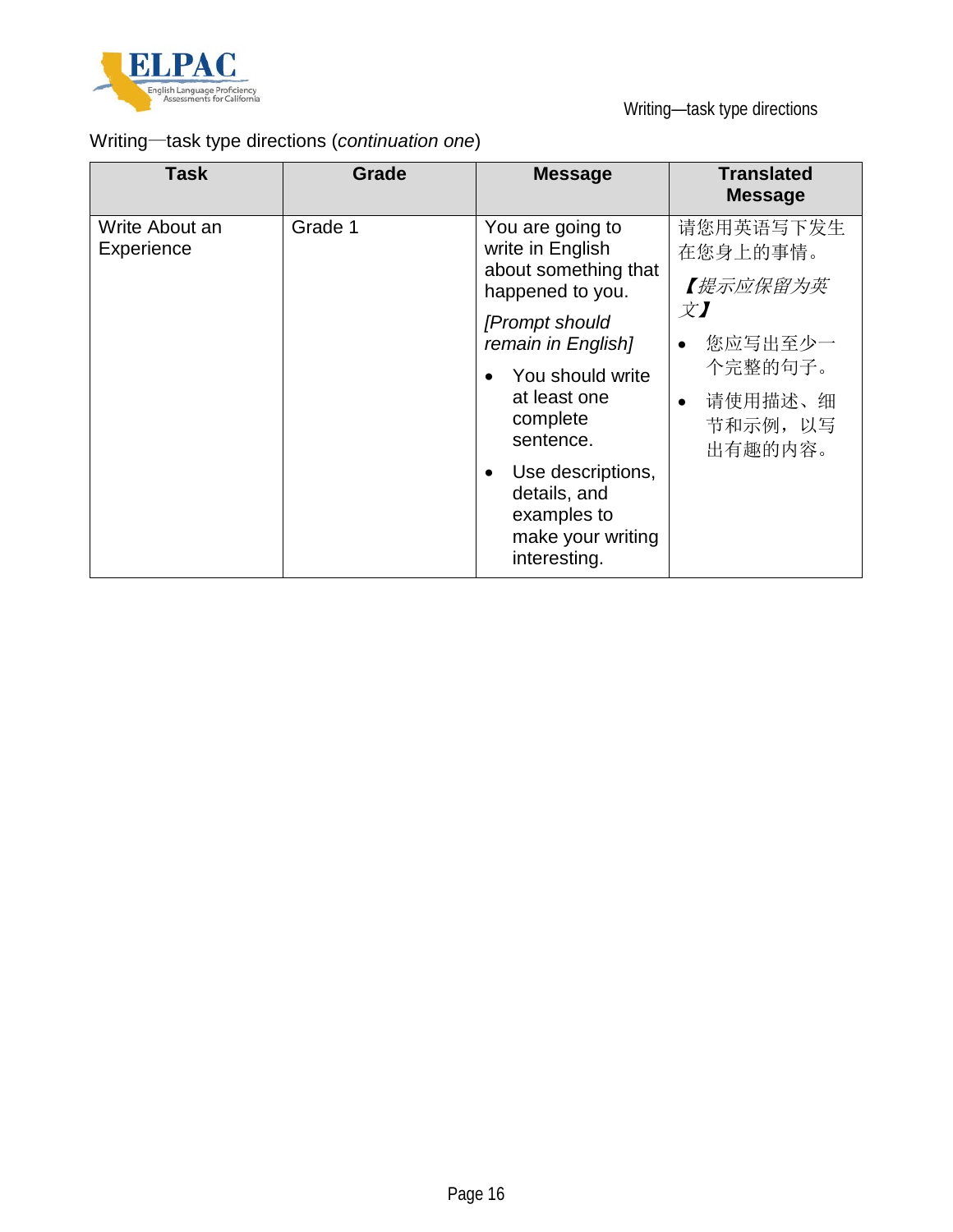

# Writing—task type directions (*continuation two*)

| <b>Task</b>                  | <b>Grade</b> | <b>Message</b>                                                                                                  | <b>Translated</b><br><b>Message</b>                   |
|------------------------------|--------------|-----------------------------------------------------------------------------------------------------------------|-------------------------------------------------------|
| Write About an<br>Experience | Grade 2      | You are going to<br>write a paragraph in<br>English about your<br>personal experience.                          | 请您用英语写出关于<br>您个人经历的段落。<br>【提示应保留为英                    |
|                              |              | [Prompt should<br>remain in English]                                                                            | 文】<br>您的段落应包括                                         |
|                              |              | Your paragraph<br>$\bullet$<br>should include at<br>least three<br>complete<br>sentences.                       | 至少三个完整的<br>句子。                                        |
|                              |              |                                                                                                                 | 请使用描述、细<br>$\bullet$<br>节和示例, 以写<br>出有趣的内容。           |
|                              |              | Use descriptions,<br>$\bullet$<br>details, and<br>examples to<br>make your writing<br>interesting.              | 请检查您写作中<br>$\bullet$<br>的语法、大写字<br>母、标点符号和<br>拼写是否正确。 |
|                              |              | Check your<br>$\bullet$<br>writing for correct<br>grammar, capital<br>letters,<br>punctuation, and<br>spelling. | 请不要写在框<br>$\bullet$<br>外。请整洁书<br>写。                   |
|                              |              | Do not write<br>$\bullet$<br>outside the box.<br>Please write<br>neatly.                                        |                                                       |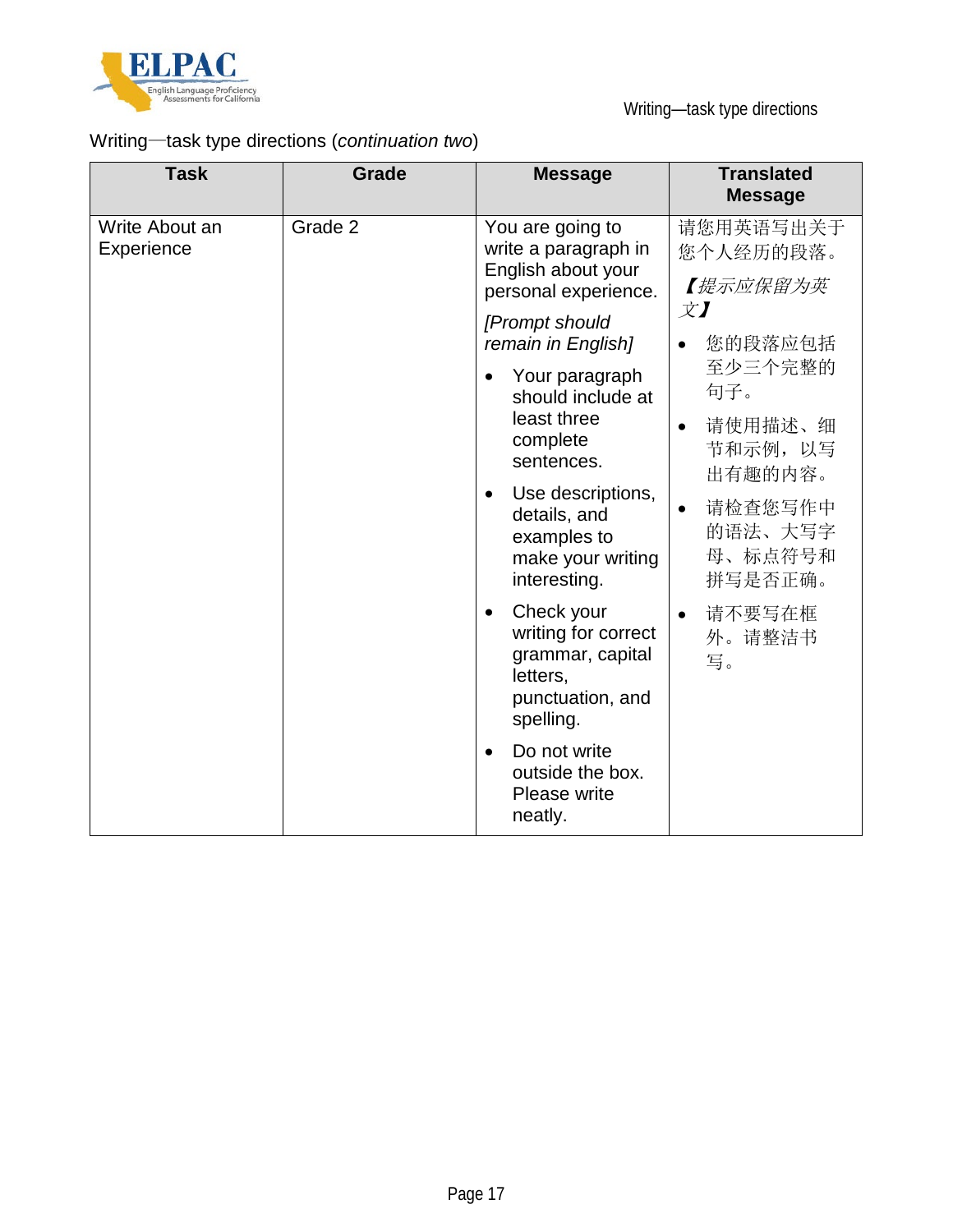

# Writing—task type directions (*continuation three*)

| <b>Task</b>                                     | Grade                                                                                                           | <b>Message</b>                                                                                                                                                                                                                                                                                                                                                      | <b>Translated</b><br><b>Message</b>                                                                                             |
|-------------------------------------------------|-----------------------------------------------------------------------------------------------------------------|---------------------------------------------------------------------------------------------------------------------------------------------------------------------------------------------------------------------------------------------------------------------------------------------------------------------------------------------------------------------|---------------------------------------------------------------------------------------------------------------------------------|
| Write About an<br>Grades $3 - 12$<br>Experience | In the following box,<br>you are going to<br>write a paragraph in<br>English about your<br>personal experience. | 请您在下面的框中用<br>英语写出关于您个人<br>经历的段落。<br>【提示录音用英文】                                                                                                                                                                                                                                                                                                                       |                                                                                                                                 |
|                                                 |                                                                                                                 | [Recording of prompt<br>is in English]                                                                                                                                                                                                                                                                                                                              | 您的段落应包括<br>$\bullet$<br>至少三个完整的                                                                                                 |
|                                                 |                                                                                                                 | Your paragraph<br>should include at<br>least three<br>complete<br>sentences and<br>should have a<br>beginning, a<br>middle, and an<br>end.<br>Use descriptions,<br>$\bullet$<br>details, and<br>examples to<br>make your writing<br>interesting.<br>Check your<br>$\bullet$<br>writing for correct<br>grammar, capital<br>letters,<br>punctuation, and<br>spelling. | 句子,并且应有<br>开头、中间和结<br>尾。<br>请使用描述、细<br>$\bullet$<br>节和示例,以写<br>出有趣的内容。<br>请检查您写作中<br>$\bullet$<br>的语法、大写字<br>母、标点符号和<br>拼写是否正确。 |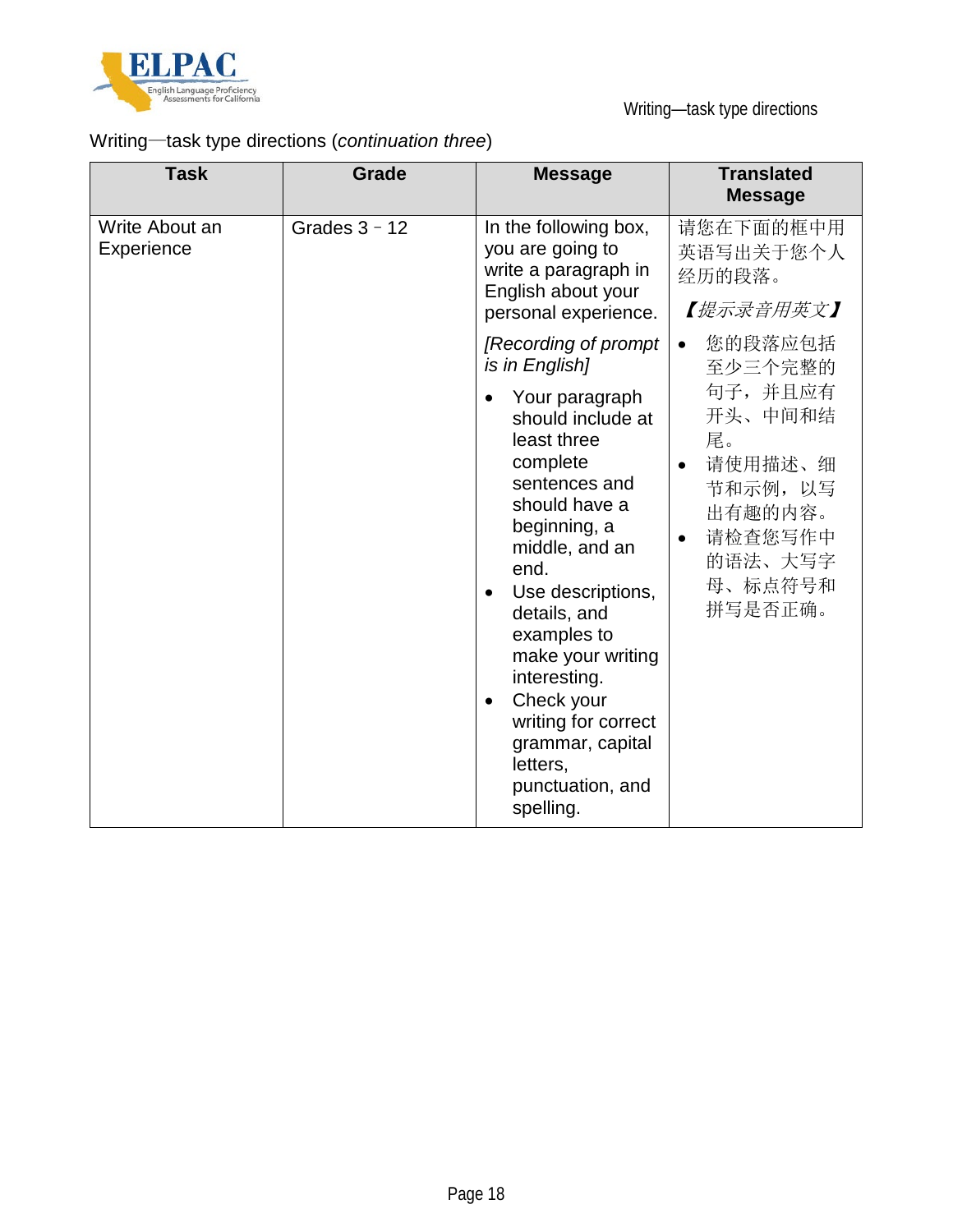

# Writing—task type directions (*continuation four*)

| <b>Task</b>                                   | <b>Grade</b>    | <b>Message</b>                                                                                                                                                                                                                                              | <b>Translated</b><br><b>Message</b>                                                          |
|-----------------------------------------------|-----------------|-------------------------------------------------------------------------------------------------------------------------------------------------------------------------------------------------------------------------------------------------------------|----------------------------------------------------------------------------------------------|
| <b>Write About</b><br>Academic<br>Information | Grades $3 - 5$  | Imagine that you are<br>writing a description<br>with a classmate.<br>Your classmate filled<br>in information in a<br>graphic organizer.<br>Read the details in<br>the graphic<br>organizer. Then use<br>the information to<br>answer the two<br>questions. | 假设您正在和同学一<br>起写一篇描述文。您<br>的同学在图形组织器<br>中填写了信息。请阅<br>读图形组织器中的详<br>细信息。然后使用这<br>些信息回答两个问<br>题。 |
| <b>Write About</b><br>Academic<br>Information | Grades $6 - 12$ | Imagine that you are<br>working on a group<br>project. Some<br>members of your<br>group have created<br>a graphic organizer.<br>Use the information<br>in the graphic<br>organizer to answer<br>the two questions.                                          | 假设您正在开展一个<br>小组项目。您组中的<br>某些成员已创建图形<br>组织器。请使用图形<br>组织器中的信息来回<br>答两个问题。                      |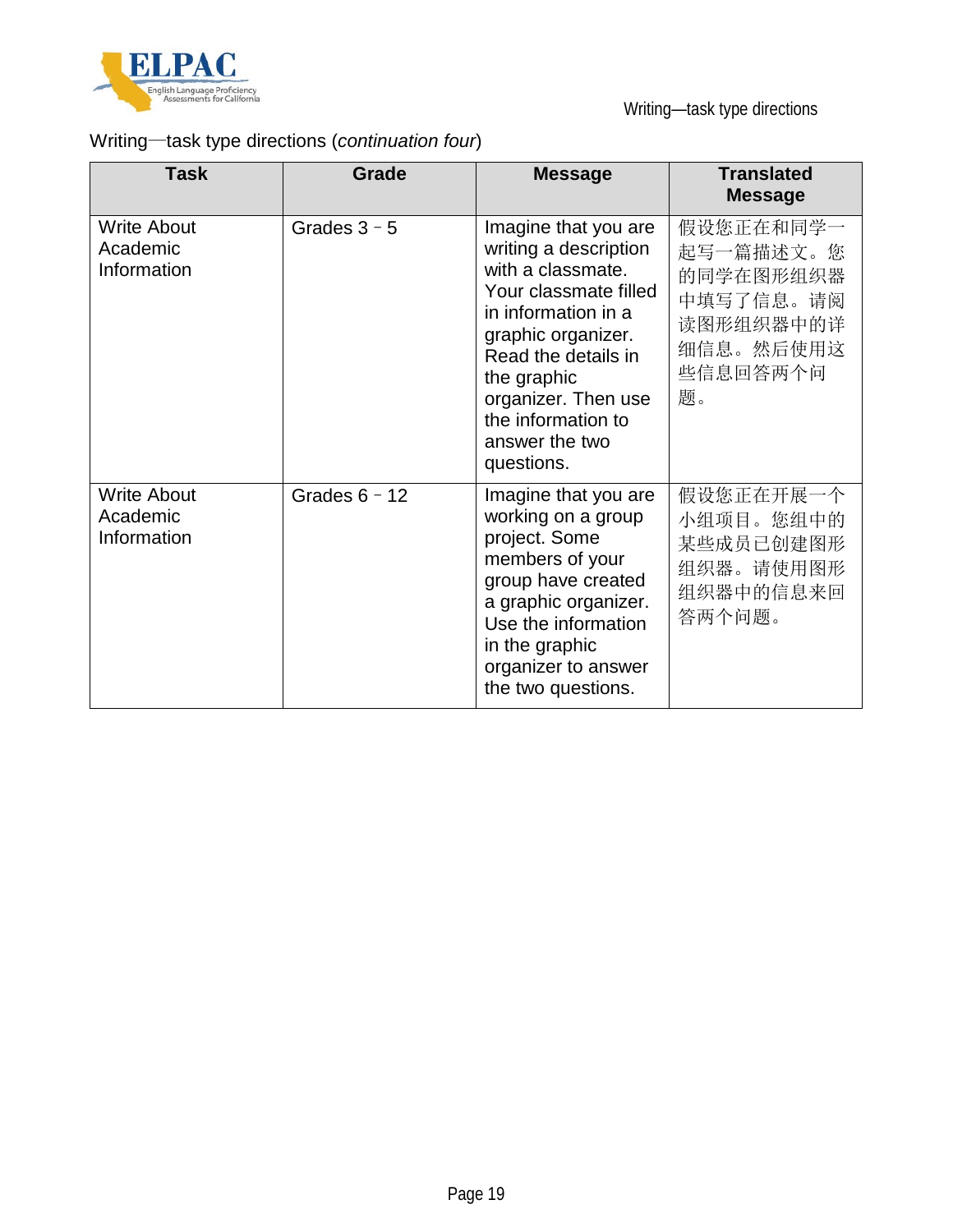

# Writing—task type directions (*continuation five*)

| <b>Task</b>        | <b>Grade</b>   | <b>Message</b>                                                                                                          | <b>Translated</b><br><b>Message</b>                   |
|--------------------|----------------|-------------------------------------------------------------------------------------------------------------------------|-------------------------------------------------------|
| Justify an Opinion | Grades $3 - 5$ | In the following box,<br>you are going to<br>write at least one<br>paragraph in English<br>about an important<br>issue. | 请您在下面的框中用<br>英语写出关于某重要<br>问题的至少一个段<br>落。<br>【提示录音用英文】 |
|                    |                | [Recording of prompt]<br>is in English]                                                                                 | 请在开始写作之<br>$\bullet$<br>前考虑一下您会                       |
|                    |                | Think about what<br>$\bullet$<br>you will write<br>before you begin<br>writing.                                         | 写什么。<br>请清晰地陈述您<br>$\bullet$<br>的意见,并给出               |
|                    |                | State your<br>$\bullet$<br>opinion clearly<br>and give two or<br>more reasons to<br>support your<br>opinion.            | 支持您意见的两<br>个或多个理由。<br>这个段落应包括<br>$\bullet$            |
|                    |                |                                                                                                                         | 至少三个完整的<br>句子。                                        |
|                    |                | The paragraph<br>$\bullet$<br>should include at<br>least three<br>complete<br>sentences.                                | 请检查您写作中<br>$\bullet$<br>的语法、大写字<br>母、标点符号和<br>拼写是否正确。 |
|                    |                | Check your<br>$\bullet$<br>writing for correct<br>grammar, capital<br>letters,<br>punctuation, and<br>spelling.         |                                                       |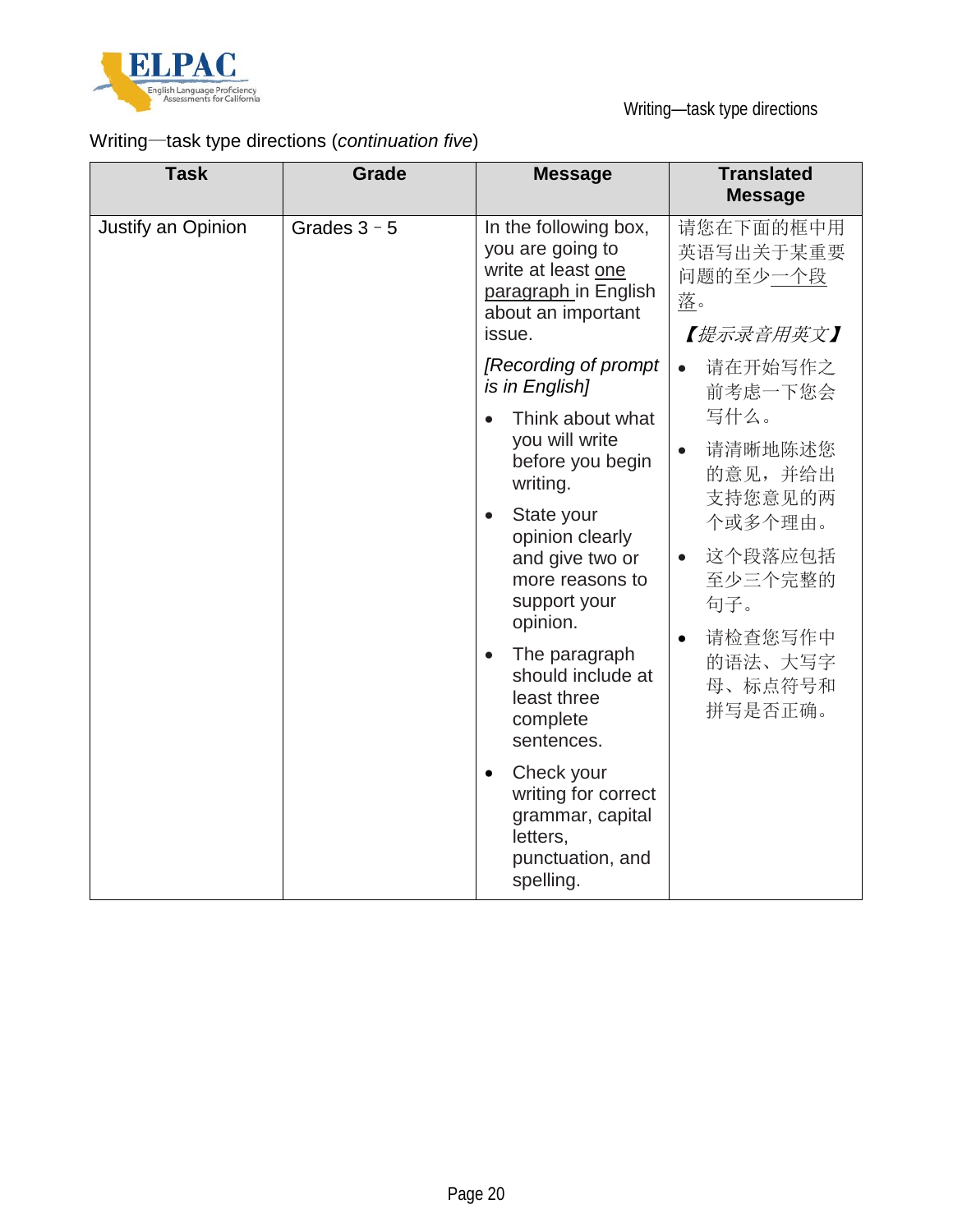

# Writing—task type directions (*continuation six*)

| <b>Task</b>        | <b>Grade</b>    | <b>Message</b>                                                                                                           | <b>Translated</b><br><b>Message</b>                   |
|--------------------|-----------------|--------------------------------------------------------------------------------------------------------------------------|-------------------------------------------------------|
| Justify an Opinion | Grades $6 - 12$ | In the following box,<br>you are going to<br>write at least two<br>paragraphs in<br>English about an<br>important issue. | 请您在下面的框中用<br>英语写出关于某重要<br>问题的至少两个段<br>落。<br>【提示录音用英文】 |
|                    |                 | [Recording of prompt]<br>is in English]                                                                                  | 请在开始写作之<br>$\bullet$<br>前考虑一下您会                       |
|                    |                 | Think about what<br>you will write<br>before you begin<br>writing.                                                       | 写什么。<br>请清晰地陈述您<br>$\bullet$<br>的意见,并给出<br>支持您意见的两    |
|                    |                 | State your<br>$\bullet$<br>opinion clearly<br>and give two or<br>more reasons to<br>support your<br>opinion.             | 个或多个理由。                                               |
|                    |                 |                                                                                                                          | 这些段落应包括<br>$\bullet$<br>至少三个完整的<br>句子。                |
|                    |                 | The paragraphs<br>$\bullet$<br>should include at<br>least three<br>complete<br>sentences.                                | 请检查您写作中<br>$\bullet$<br>的语法、大写字<br>母、标点符号和<br>拼写是否正确。 |
|                    |                 | Check your<br>$\bullet$<br>writing for correct<br>grammar, capital<br>letters,<br>punctuation, and<br>spelling.          |                                                       |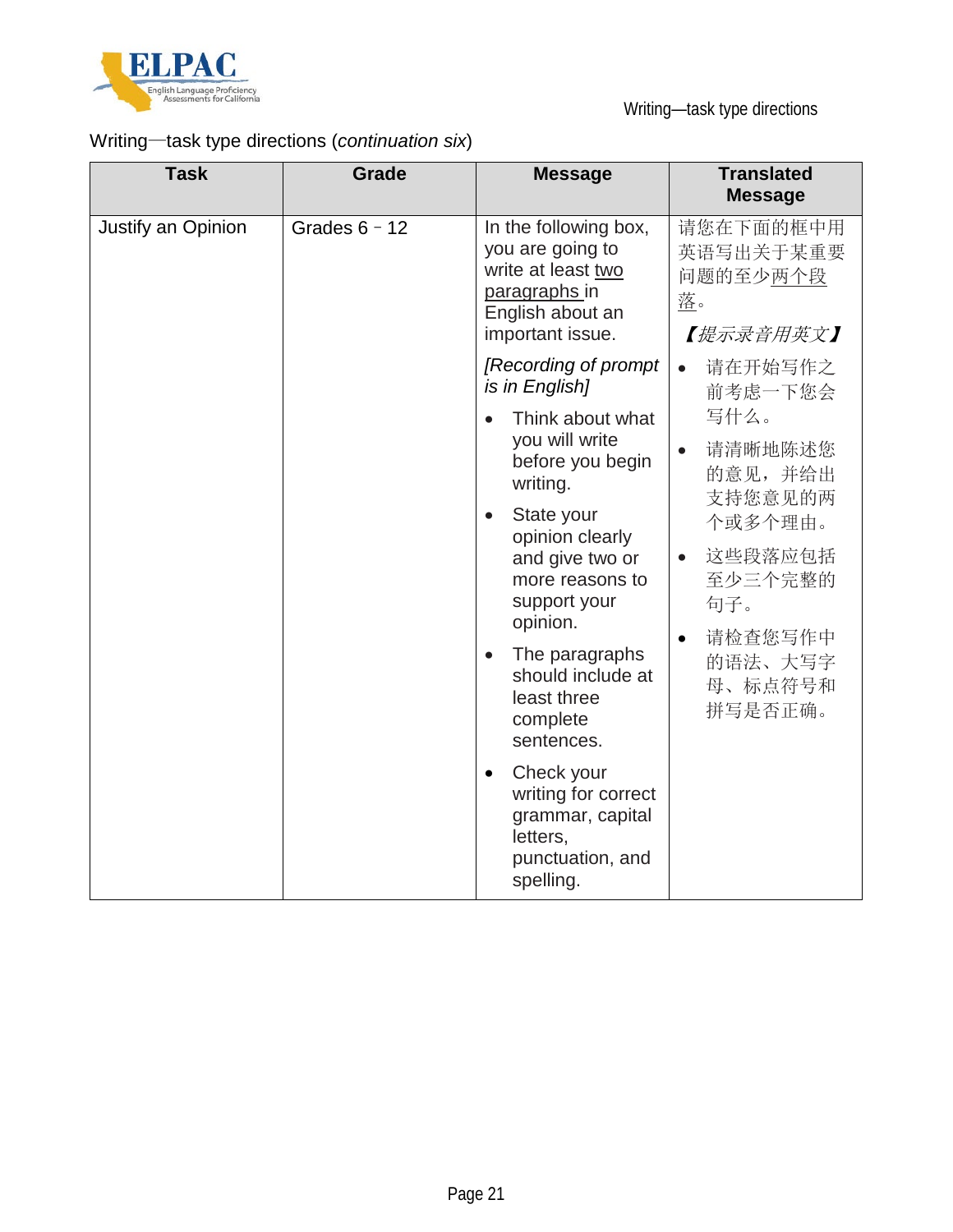

# **Speaking—Domain-level Directions**

# *Kindergarten Through Grade Two*

## **Screen**

Speaking Test

| Spoken by Test Examiner (read aloud<br>from the DFA)                                                                                            | <b>Translated Message</b>                              |
|-------------------------------------------------------------------------------------------------------------------------------------------------|--------------------------------------------------------|
| Today, you will take the ELPAC test.<br>First, I am going to sign you in.                                                                       | 今天, 您将参加加州英语语言能力评估<br>(ELPAC)测试。首先, 我会将您登录进去。          |
| [Follow login directions, including the<br>recording check and sound and audio<br>check]                                                        | 【遵循登入指令,包括录音检查以及声音和<br>音频检查】                           |
| Remember to answer all of the questions<br>in English. If you want me to repeat a<br>question, you can ask me to. Now we are<br>going to begin. | 请记住, 所有问题均需要用英语回答。如果<br>您希望我重复某问题, 那么您可以提出。我<br>们即将开始。 |

# *Grades Three Through Twelve*

## **Screen**

Speaking Test

| Spoken by Test Examiner (read aloud<br>from the DFA)                                                                                            | <b>Translated Message</b>                              |
|-------------------------------------------------------------------------------------------------------------------------------------------------|--------------------------------------------------------|
| Today you will take the Speaking section<br>of the ELPAC. First, I am going to sign<br>you in.                                                  | 今天, 您将参加加州英语语言能力评估<br>(ELPAC)口语测试。首先, 我会将您登录进<br>去。    |
| [Follow login directions, including the<br>recording check and sound and audio<br>check]                                                        | 【遵循登入指令,包括录音检查以及声音和<br>音频检查】                           |
| Remember to answer all of the questions<br>in English. If you want me to repeat a<br>question, you can ask me to. Now we are<br>going to begin. | 请记住, 所有问题均需要用英语回答。如果<br>您希望我重复某问题, 那么您可以提出。我<br>们即将开始。 |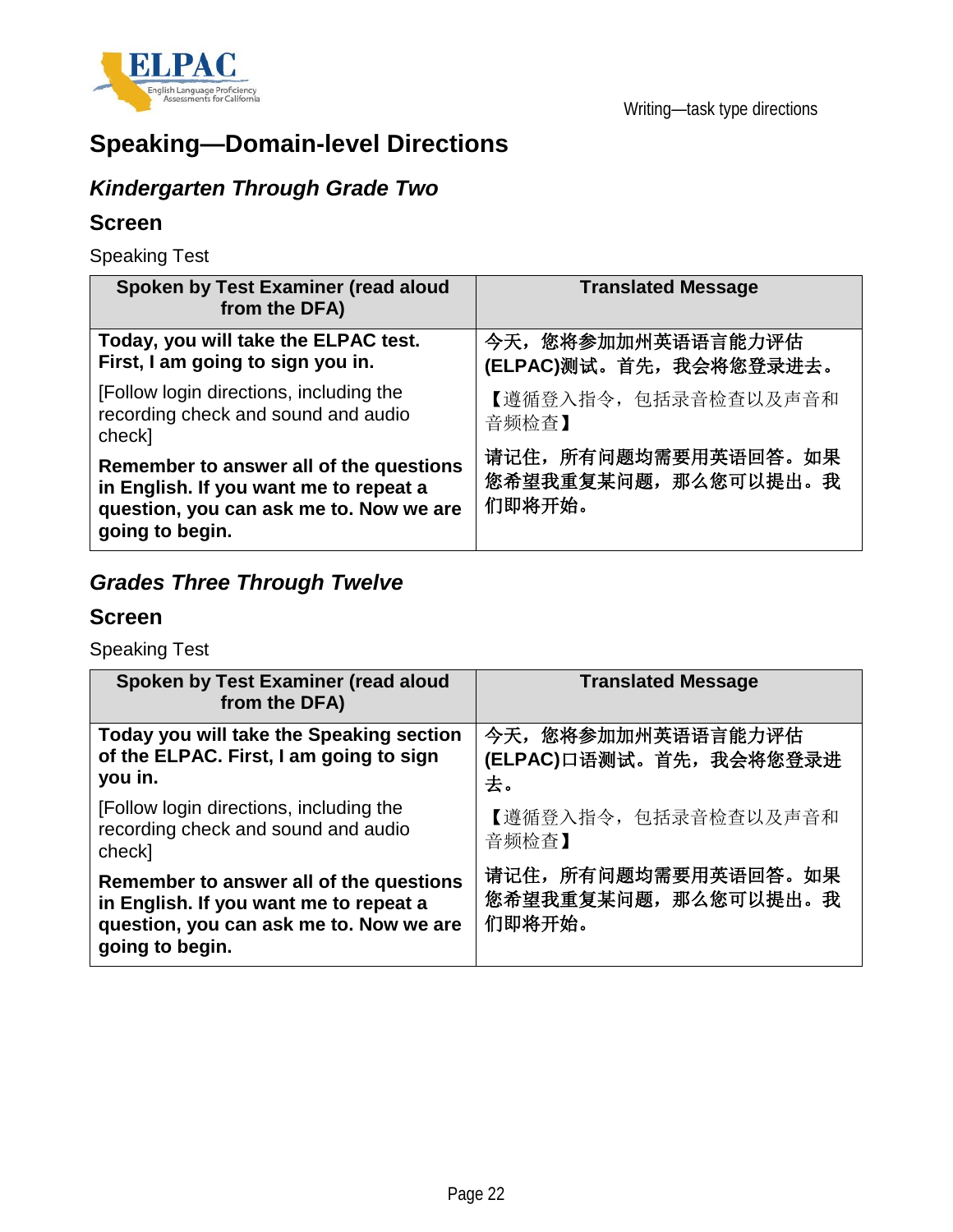

## *Kindergarten Through Grade 12 Review Screen*

### **Screen**

#### **Congratulations, you reached the end of the test!**

Thank you for your attention and hard work.

If there are any questions you marked for review, they will be displayed in the box below. Please finish reviewing any questions you want to, then select Submit Test at the bottom of the screen.

| Spoken by Test Examiner (read aloud<br>from the DFA)                                    | <b>Translated Message</b> |  |
|-----------------------------------------------------------------------------------------|---------------------------|--|
| This is the end of the Speaking test.<br>Thank you for your attention and hard<br>work. | 口语测试到此结束。感谢您投入注意力和精<br>力。 |  |

# **Speaking—task type directions**

| <b>Task</b>             | <b>Grade</b>    | <b>Message</b>                                                                                                                                                                   | <b>Translated</b><br><b>Message</b>                                    |
|-------------------------|-----------------|----------------------------------------------------------------------------------------------------------------------------------------------------------------------------------|------------------------------------------------------------------------|
| Talk About a Scene      | Grades $K - 12$ | Look at the picture. I<br>am going to ask you<br>some questions<br>about it.                                                                                                     | 请看图片。我将向您<br>提出关于它的一些问<br>题。                                           |
| <b>Speech Functions</b> | Grades $2 - 5$  | I am going to tell you<br>about a situation that<br>could happen to you.<br>Then, tell me what<br>you would say.                                                                 | 我将告诉您可能发生<br>在您身上的某种情<br>况。然后,请告诉我<br>您会说些什么。                          |
| <b>Speech Functions</b> | Grades $6 - 12$ | I'm going to tell you<br>about a situation that<br>could happen to you.<br>Then, tell me what<br>you would say. Make<br>sure your answer is<br>appropriate for your<br>audience. | 我将告诉您可能发生<br>在您身上的某种情<br>况。然后,请告诉我<br>您会说些什么。请确<br>保您的回答对您的受<br>众而言合适。 |
| Support an Opinion      | Grades $K - 12$ | I am going to ask<br>you for your opinion.                                                                                                                                       | 我将询问您的意见。                                                              |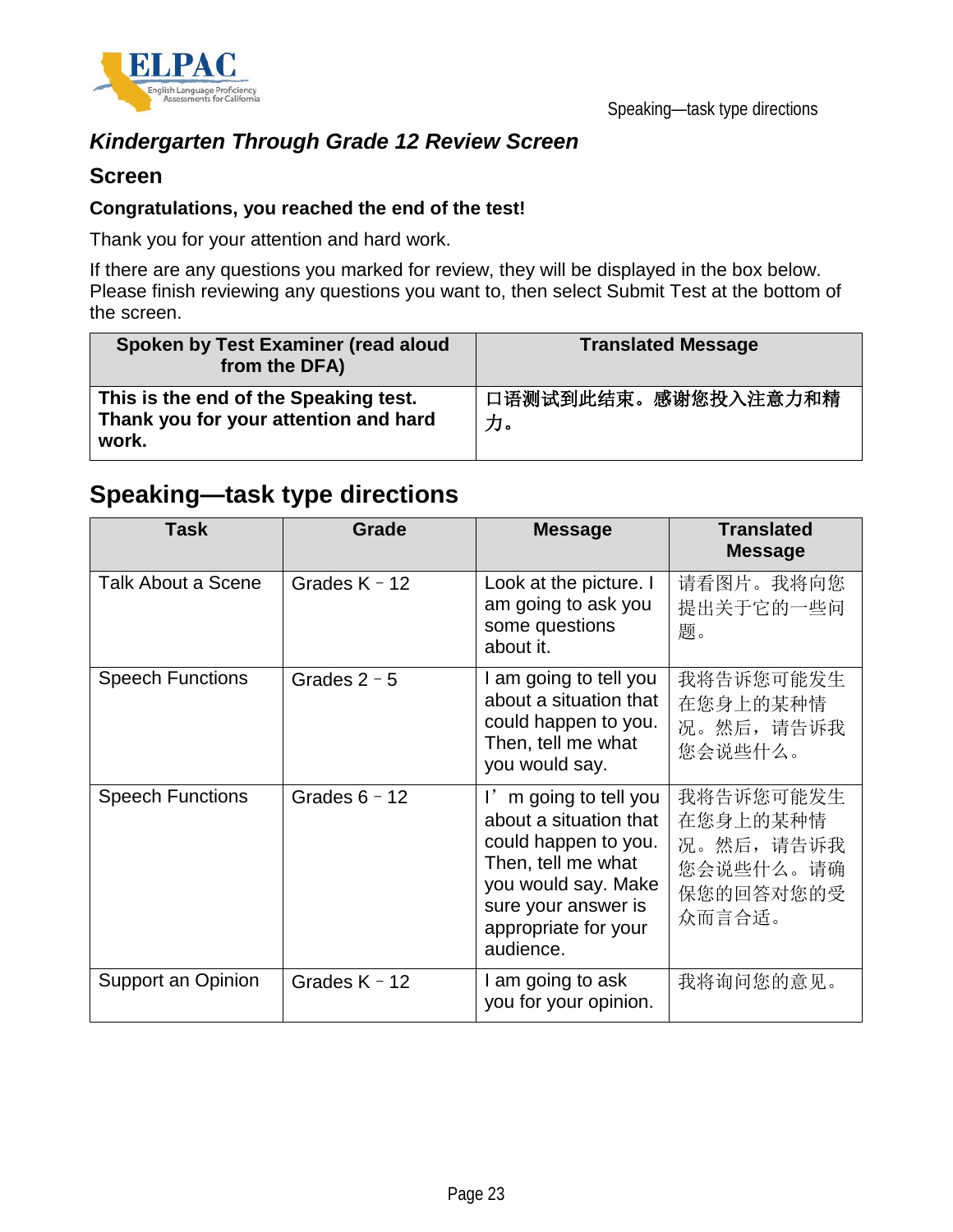

# Speaking—task type directions (*continuation one*)

| <b>Task</b>                               | Grade           | <b>Message</b>                                                                                                                                                                                                                                      | <b>Translated</b><br><b>Message</b>                                                |
|-------------------------------------------|-----------------|-----------------------------------------------------------------------------------------------------------------------------------------------------------------------------------------------------------------------------------------------------|------------------------------------------------------------------------------------|
| <b>Retell a Narrative</b>                 | Grade $K - 5$   | Look at the pictures.                                                                                                                                                                                                                               | 请看图片。                                                                              |
|                                           |                 | I am going to tell you<br>a story about the<br>pictures. Listen<br>carefully. You will<br>hear the story only<br>once. When I am<br>finished, you will use<br>the pictures to tell<br>the story back to me.                                         | 我将向您讲述关于这<br>些图片的故事。请认<br>真听。故事将仅讲述<br>一遍。我讲完后,请<br>您使用这些图片向我<br>复述故事。             |
| <b>Present and Discuss</b><br>Information | Grades $6 - 12$ | I am going to ask<br>you to talk about a<br>graphic. Look at the<br>graphic.<br>[Prompt should<br>remain in English]<br>Take some time to<br>read the graphic to<br>yourself. Let me<br>know when you are<br>ready for me to ask<br>you a question. | 我将请您谈论某图<br>形。请看图形。<br>【提示应保留为英<br>文】<br>请花些时间看一下图<br>形。当您准备好回答<br>我的问题时,请告诉<br>我。 |
| Summarize an<br>Academic<br>Presentation  | Grade $K - 2$   | I am going to tell you<br>some information.<br>Listen carefully. You<br>will hear the<br>information only<br>once. When I am<br>finished, you will tell<br>me about the<br>information.                                                             | 我将告诉您一些信<br>息。请认真听。信息<br>将仅讲述一遍。我讲<br>完后,请您告诉我关<br>于这些信息的一些信<br>息。                 |